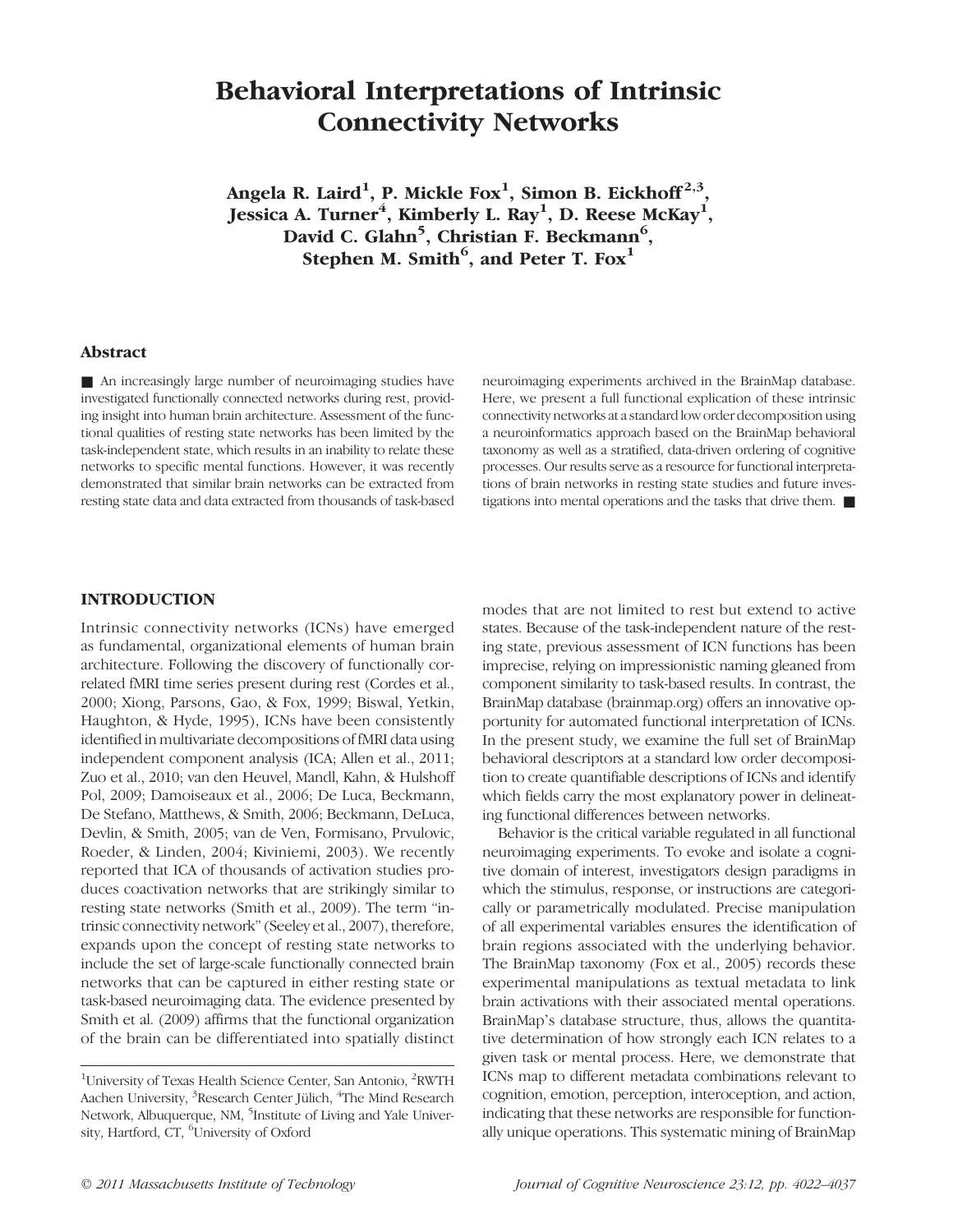metadata provided a substantially richer characterization of ICNs than has been previously possible.

Metadata exploration was carried out using hierarchical clustering analysis (HCA) to sort both behavioral groupings and networks into similar clusters. Combined application of two data-driven analyses was performed to test our theory that independent brain (ICA) and behavior (HCA) analyses yield limited insight into functional brain architecture but jointly facilitate new knowledge discovery in cognitive neuroscience. We hypothesized that our results would yield some function–structure correlations that align with well-established primary system organization (e.g., motor, visual, auditory) and that other results would provide more complex insight into higher domains of cognition and multisensory integration. As predicted by Smith et al. (2009), we set forth a framework for deriving a neuroimaging-driven cognitive ontology and establish that this strategy is extremely powerful when pursued in the context of intrinsic connectivity. Our results serve as a resource for future interpretations of brain networks in resting state studies, which potentially will provide significant contributions to understanding functional connections spanning the entire brain.

## METHODS

#### The BrainMap Database

The BrainMap database (Laird, Lancaster, & Fox, 2005, 2009; Fox & Lancaster, 2002) is an on-line repository of published functional neuroimaging results. Reduced data are archived in BrainMap in the form of three-dimensional coordinates in stereotactic space  $(x, y, z)$  extracted from the peak locations of reported brain activations in the literature, similar to other databases such as SumsDB (Van Essen, 2009), AMAT (Hamilton, 2009), and Brede (Nielsen, 2009; Nielsen & Hansen, 2002). For each experiment, the target brain template utilized during the spatial normalization procedure is recorded to allow renormalization to a standard brain space, thereby facilitating the metaanalytic comparison of coordinates across studies. BrainMap currently supports analyses in either Talairach (Talairach & Tournoux, 1988) or Montreal Neurological Institute (MNI; Collins, Neelin, Peters, & Evans, 1994) standard spaces. In the present study, coordinates were analyzed in Talairach space; conversions between spaces were carried out using the Lancaster transform (Laird et al., 2010; Lancaster et al., 2007).

BrainMap currently archives coordinates from approximately 20% of the functional neuroimaging literature (Derrfuss & Mar, 2009), along with behavioral metadata extracted over 67 coding fields, resulting in a total of nearly 1.4 million instantiations of BrainMap metadata. Our analyses were carried out on peak coordinates and metadata associated with 8637 functional brain imaging experiments, which were extracted from 1840 publications that reported 69,481 activation locations across 31,724 subjects. Subject ages ranged from 1 to 90 years old (mean of reported group mean  $\text{age} = 31.5 \text{ years}$ , which included studies reporting brain activations in men only (22%), women only (8%), and mixed gender groups (70%).

#### Generation of Intrinsic Connectivity Maps

Peak coordinates in BrainMap were smoothed using a Gaussian distribution (FWHM  $= 12$  mm) to accommodate the spatial uncertainty associated with neuroimaging foci and generate modeled activation images with 2-mm resolution (Figure 1, Step 1). This smoothing has been shown to provide a reasonable approximation to the whole brain statistical parametric images from which they were extracted (Eickhoff et al., 2009; Salimi-Khorshidi, Smith, Keltner, Wager, & Nichols, 2009). ICA (dimensionality  $d = 20$ ) was applied to this 4D data (Space  $\times$  Experiment ID) using MELODIC (multivariate exploratory linear optimized decomposition into independent components; Beckmann et al., 2005) in FSL (FMRIB Software Library; Woolrich et al., 2009; Smith et al., 2004) to decompose the experiment images into 20 spatially independent components, which represent the major modes of coactivation across the BrainMap database (Figure 1, Step 2). A dimensionality of 20 was chosen to provide continuity of comparison with our previous report involving ICA of BrainMap experiment images (Smith et al., 2009). Along with each spatial map, a corresponding experiment ID vector was generated that describes how strongly a given component relates to each of the original 8637 experiment images. ICA maps were converted to z statistic images via a normalized mixture model fit, thresholded at  $z > 4$ , and viewed on a Talairach space template image (Kochunov et al., 2002).

## The BrainMap Taxonomy

The BrainMap behavioral taxonomy of functional neuroimaging studies includes 67 descriptor fields  $(f)$ , which are described in Supplementary Table 1. These fields relate information concerning the citation, subjects, conditions, and experiments (defined as contrasts of conditions resulting in a statistical parametric image), the latter three of which are critical for establishing how observed brain activation patterns were elicited. A subset of 14 fields was selected to quantify the functional properties of ICNs observed in BrainMap, based on two criteria: (1) structured keyword format, rather than free text entries, and (2) description of functionally relevant metadata (e.g., titles of journals were deemed not relevant to network descriptions). These keyword fields (e.g., "paradigm") are designated by a list of  $n$  classes (e.g., "saccades") to maintain a structured taxonomy (Supplementary Table 2). The class lists are continually updated to evolve as the database grows but have been structured to maximize the creation of groupings of similar studies and minimize classes that include only one or two studies.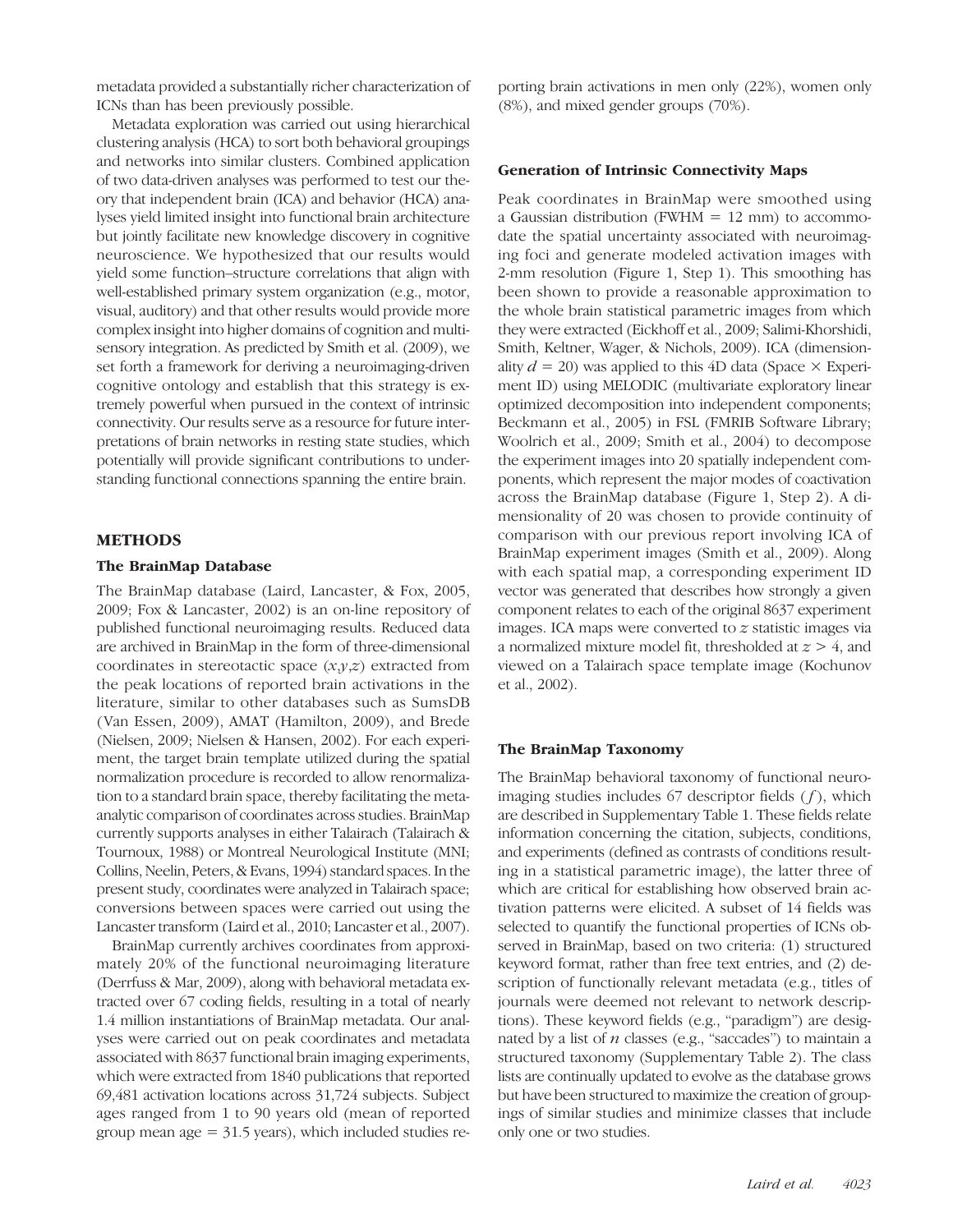

Figure 1. The data processing pipeline included four steps. Step 1: Peak coordinates in BrainMap were smoothed (12 mm FWHM) to generate 8637 modeled activation images. Step 2: ICA was applied to this 4D data using FSL's MELODIC to decompose the experiment images into 20 spatially independent components. Step 3: The matrix that quantifies the relationship between components and BrainMap experiments was utilized to compute a set of matrices that corresponded to 14 independent metadata fields, each with  $n$  classes. The relative salience as computed for each field and the two fields with the highest salience were selected for further analysis: behavioral domain and paradigm. Step 4: HCA was performed on the concatenated behavioral domain and paradigm matrix (125 metadata classes × 20 networks). Clustering was first performed on the combined matrix to determine groupings across metadata classes; subsequently, the matrix was transposed and the analysis repeated to quantify similarity across networks.

#### Metadata Matrices

Analysis of the spatial networks using ICA was followed by analysis of the behavioral metadata, following a procedure initially developed by Smith et al. (2009). Given that each activation location in BrainMap maps to a complex set of metadata fields, we utilized the matrix that quantifies the relationship between components and BrainMap experiments to assess the functional properties of each ICA network. To do this, we computed the matrix M, which is an  $e \times d$  matrix whose e rows (one for each experiment) and d columns (one for each ICA component) describe the weightings of each component for each of the original activation images,

$$
M = V_d M_d,\tag{1}
$$

where  $V_d$  includes the  $d$  largest singular values of the "temporal" (experiment ID) modes and  $M_d$  is the mixing matrix of size  $d \times d$ . We then extract the *n* (Metadata class)  $\times e$ (Experiment) matrix  $P$  from BrainMap and form the final matrix of metadata classes versus ICA maps,

$$
P_d = PM.\tag{2}
$$

A set of 14 metadata matrices (of size  $n \times d$ ) was computed that corresponded to the 14 independent metadata fields in Supplementary Table 2. These categories included but were not limited to behavioral domain (the cognitive process isolated by the experimental contrast; for example, "working memory";  $n = 50$ ), paradigm (the type of task or challenge presented to the subject; for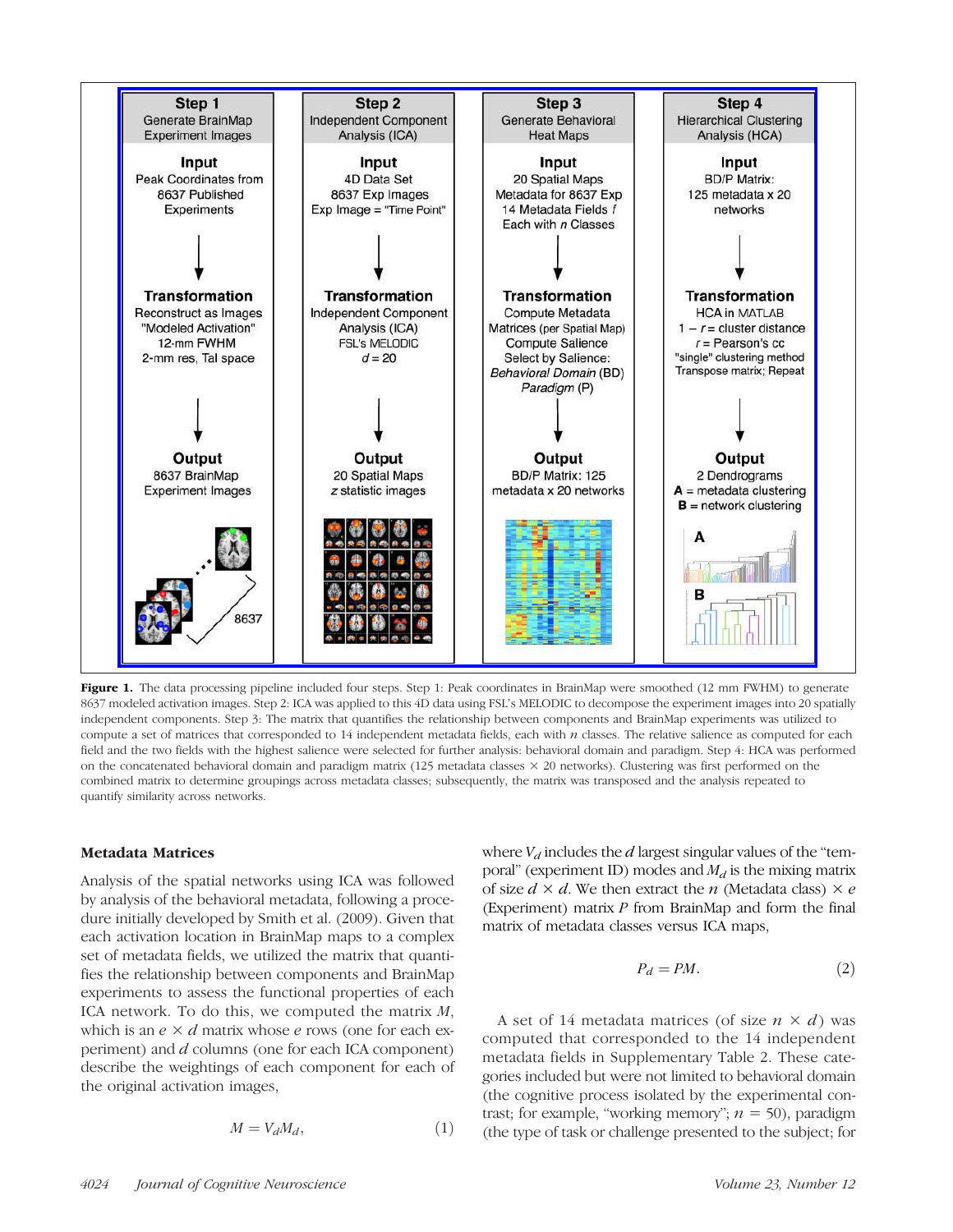example, "*n*-back";  $n = 75$ ), stimulus modality (e.g., "visual," "auditory";  $n = 7$ ), stimulus type (e.g., "letters," "tones";  $n = 38$ , response modality (e.g., "hand," "foot";  $n = 8$ ), response type (e.g., "button press," "speech";  $n = 13$ ), or task instructions (e.g., "generate," "attend";  $n = 17$ ). Metadata matrices were normalized by rows to aid visualization and account for uneven sampling across classes in the BrainMap database (e.g., there are more studies in BrainMap that focus on cognition than interoception).

Once the relationships between networks and BrainMap metadata were assessed across all fields, we assessed the relative salience of each field. The maximum value within each component was computed for every metadata class and averaged across classes for each field as a method of identifying if a given metadata field captured a large amount of functional information. The average value, rather than the maximum value, was computed across fields because the high field-wise maximum values can be driven by very high values within a single class, whereas the average value provides a better measure for the range of classes across a given field. Using this approach for computing the salience of all 14 metadata fields, we selected two variables that captured the highest degree of explanatory power, behavioral domain and paradigm, and pursued further unpacking of the ICNs using these fields (Figure 1, Step 3).

## Hierarchical Clustering Analysis

To assess groupings of similar metadata classes within behavioral domain and paradigm fields, HCA was performed separately on the two matrices using  $1 - r$  as the distance between clusters, where  $r$  is the Pearson's correlation coefficient. The Pearson's coefficient was chosen over the Spearmann rank correlation coefficient so as to preserve column structure of the Metadata  $\times$  Component matrices (i.e., metadata pertaining to a given ICN was analyzed in comparison with metadata from a different ICN). Similar dendrograms were obtained when analyzing the 50 behavioral domains and 75 paradigm classes separately; therefore, these fields were concatenated and HCA was performed on the combined metadata matrix of 125 metadata classes  $\times$  20 networks. Clustering was first performed on the combined matrix to determine groupings across domains and paradigms; we subsequently transposed the matrix and repeated the analysis to quantify similarity across ICNs (Figure 1, Step 4). Clustering for both dimensions was performed in MATLAB (Natick, MA) using three different methods that differ in how they measure the distance between clusters. The "single" method utilizes the shortest distance, "complete" utilizes the furthest distance, and "average" utilizes the unweighted averaged distance. The same results were consistently obtained across these three clustering methods, indicating high reliability of our results; here, we present the results obtained using the "single" method.

# **RESULTS**

Functional interpretation of ICNs proceeded in two stages, first by identifying networks via spatial analysis of Brain-Map peak coordinates and then by characterizing their functions via analysis of BrainMap behavioral metadata. Figure 2 displays the ICA results of images modeled within BrainMap using previously developed methods (Smith et al., 2009), in which sets of peak foci were decomposed into 20 spatially co-occurring ICN maps (for additional slices, see Supplementary Figure 1). We expected to observe small differences in spatial topographies compared with the ICA decomposition of BrainMap data performed by Smith et al. (2009) because of the expanded data set available in the present study (i.e., 7342 activation images were included in 2009, whereas 8637 images were analyzed here). This prediction was confirmed when we observed that 17 components in Smith et al. (2009) exactly matched 17 components in the present data set. Of the remaining three components, two were split or merged from existing components, and one was novel to the previous analysis. Despite this minor variation in results, all of the components identified in the present data set have been observed in other ICA-based studies of resting state and intrinsic connectivity (Allen et al., 2011; Zuo et al., 2010; Robinson et al., 2009; Smith et al., 2009; van den Heuvel et al., 2009; Calhoun, Kiehl, & Pearlson, 2008; Damoiseaux et al., 2006; De Luca et al., 2006; Beckmann et al., 2005).

A recent study by Biswal et al. (2010) describes the decomposition of a very large resting fMRI data set (306 subjects) using ICA at the same standard low dimensionality that was chosen here  $(d = 20)$ . When comparing the resting state networks observed by Biswal et al. (2010) to the BrainMap coactivation networks described here, we found that 12 of the nonartifactual components were an excellent match whereas four components were a close partial match. An example of a partially matching network is the default mode network, which was observed as a single component in our analysis (ICN 13), but split into posterior (IC 6) and anterior (IC 13) components in Biswal et al. (2010), a decomposition that has been frequently observed in default mode studies (Laird, Eickhoff, et al., 2009; Uddin, Kelly, Biswal, Xavier Castellanos, & Milham, 2009; Damoiseaux et al., 2006). Therefore, only 2 of 20 components in the present data (ICNs 5 and 9) showed no correspondence with the networks presented by Biswal et al. (2010), demonstrating stronger agreement between resting state and activation networks than observed by Smith et al. (2009). This higher degree of correspondence can likely be attributed to the much larger sample size of the resting state analysis (i.e., 36 subjects analyzed by Smith et al., 2009 vs. 306 subjects by Biswal et al., 2010).

In the previous study by Smith et al. (2009), the discussion of functional network properties was limited to the 10 well-matched pairs of networks that were observed.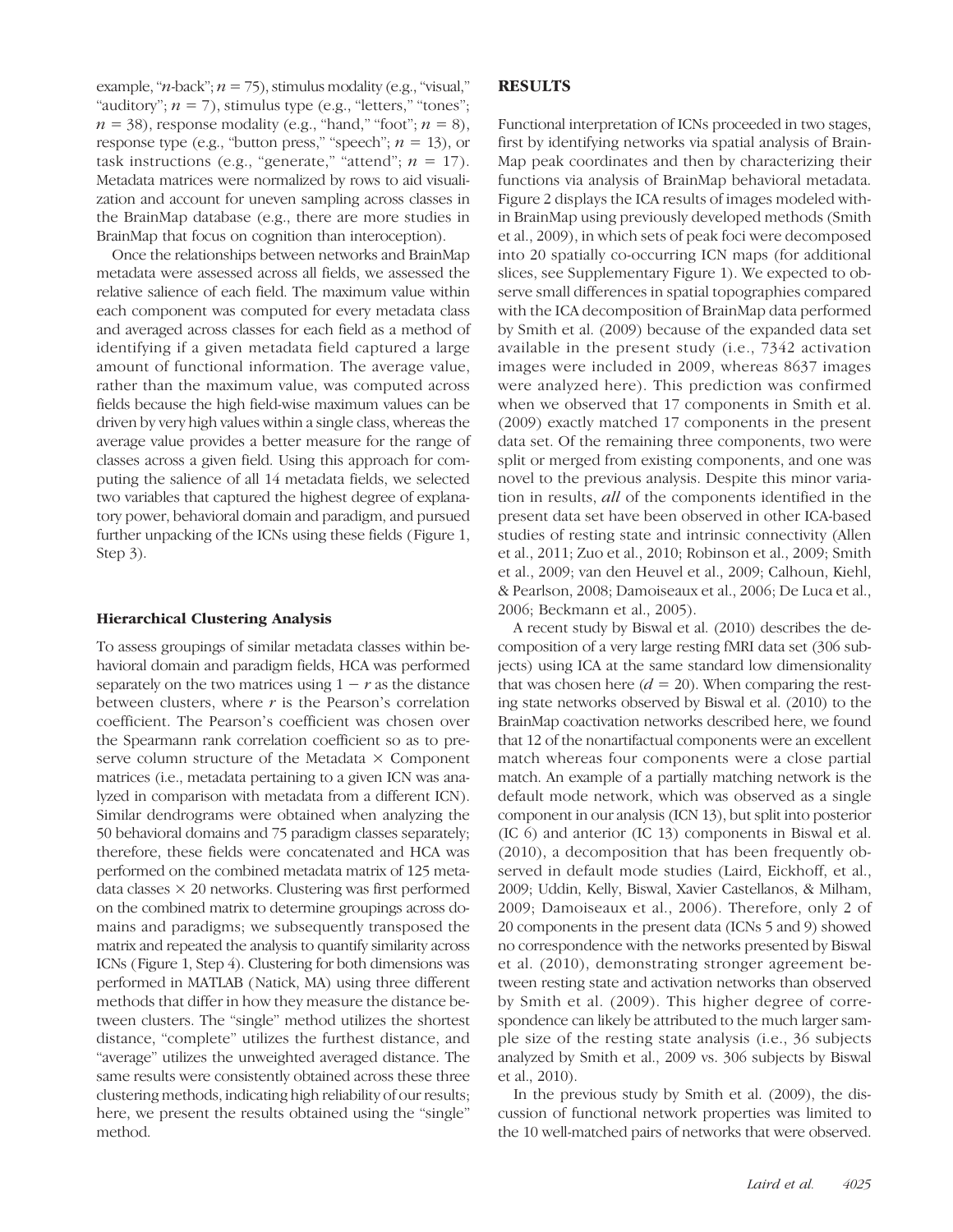

Figure 2. ICA was used to decompose 8637 experiment images extracted from the BrainMap database into 20 spatially co-occurring maps of ICNs. ICA maps were converted to z statistic images via a normalized mixture model fit, thresholded at  $z > 4$ , and viewed in standard (Talairach) brain space. Orthogonal slices of the most representative point in space are shown.

Of the remaining 10 networks, two were found to be artifactual (identical to the analysis presented here) and eight were judged to be "of more complex interpretation" and omitted from further discussion. However, as these networks have all been observed in previous decompositions of resting state fMRI data, we sought to determine the full functional explication of the entire set of observed components at a low order decomposition, as described below.

#### Metadata Matrices

To quantitatively assess the functional specializations of the observed ICN, we examined the per-experiment contributions to each component across 14 different BrainMap metadata fields. Metadata matrices describing the weightings of each component for each metadata class were generated for these functionally relevant fields and are visualized as heat maps (Supplementary Figures 2–13).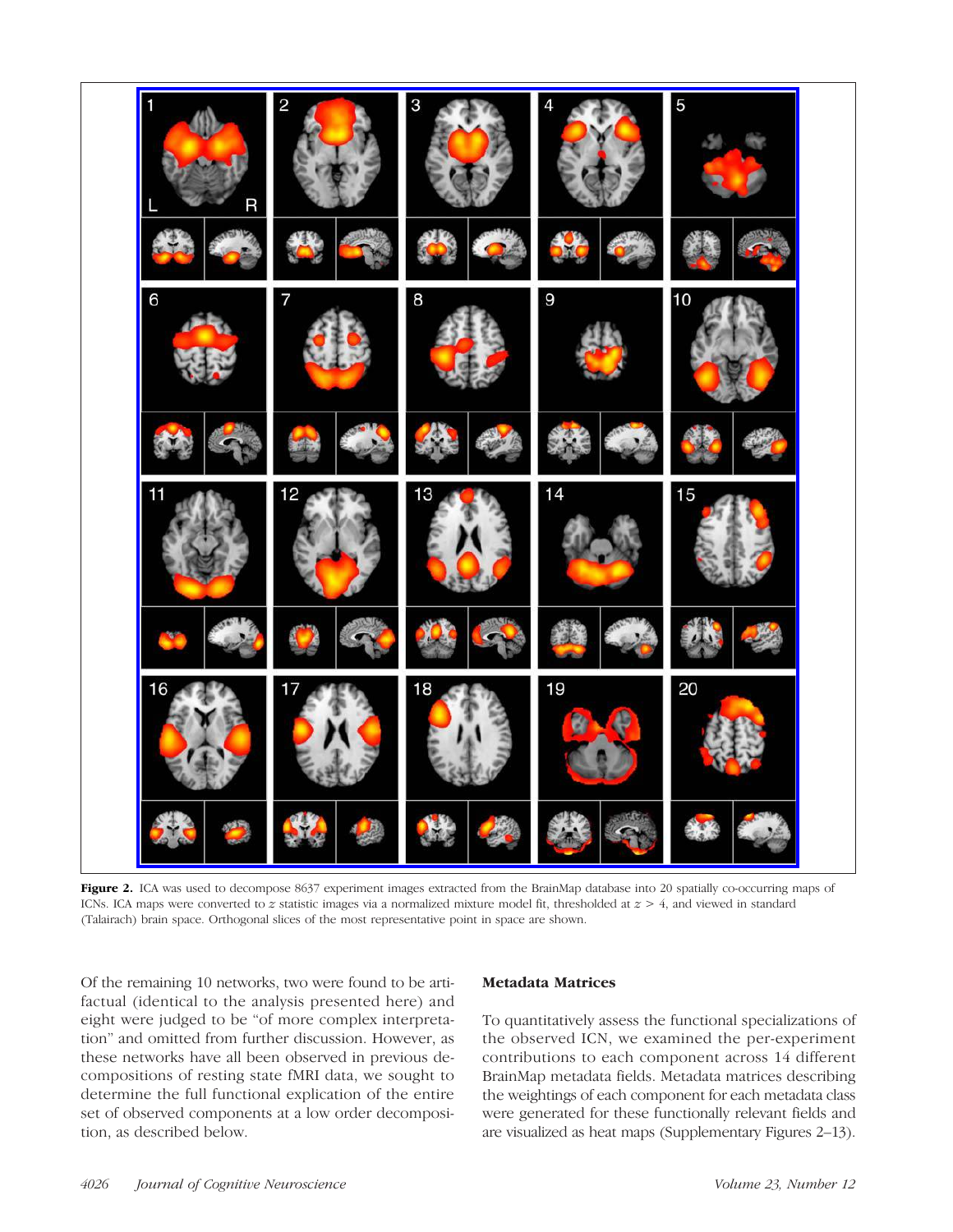In these images, positive matrix values indicate metadata classes that are correlated with a given BrainMap network, and negative values indicate classes that are decorrelated, in the sense that these metadata classes were not observed across the corresponding experiments. We are cautious in not drawing overly significant interpretations of the negative values because they result from mathematical artifacts associated with explicit and implicit data demeaning in ICA and are not derived from negative values in the original data. However, they do offer potentially interesting information on the relationships between functionally exclusive metadata classes. The matrices depicted a unique composite of mental operations, revealing that the 20 ICNs differed not only anatomically, but also functionally.

# Hierarchical Clustering Analysis

We determined that the behavioral domain and paradigm contained the most explanatory power of the 14 metadata fields by computing the maximum matrix value within each metadata class and averaging across all classes for a given field, because a high value indicates a large amount of functional information was captured (Figure 3). HCA of the concatenated behavioral domain and paradigm matrix was first performed to determine clustering across domains and paradigms; we subsequently transposed the matrix and repeated the analysis to quantify similarity across ICNs. Figure 4 details the first set of HCA results as a dendrogram that reflects the linear dependence of any two metadata classes (a high-resolution version is available at brainmap.org/icns/dendrogram). Larger bins along the x axis (e.g., "Action," "Language") indicate clusters of multiple behavioral domains and paradigms with congruous themes. For example, a strong link was observed between numerous affective and interoceptive processes, suggesting that these processes are driven by similar neural substrates. Individually labeled rows (e.g., "Deception Task") indicate incompatible classes that did not fall within a well-defined cluster. The far right of Figure 4 thus includes a number

of tasks with unique functional bases that were not found to cluster within any other group. For example, neuroeconomics as elicited by "Delay Discounting" tasks was found to be strongly dissimilar to any other metadata.

The second set of HCA results provided data-driven groupings across ICA components and revealed three clusters of networks displaying high similarity, along with a divergent set of dissimilar networks (Figure 5). The corresponding behavioral domain and paradigm metadata for the three similar network clusters revealed dominant functional themes of emotion and interoception, motor and visuospatial processing and coordination, and vision. The set of dissimilar networks was composed of five networks with well-defined cognitive functions on an individual basis but lacking in a collective theme. The composite metadata matrix for behavioral domains and paradigms was then reordered to reflect the classifications set forth by these clustering results to provide optimal visualization and interpretation of the functional properties associated with each ICN. The corresponding set of relationships is displayed as a heat map in Figure 6 (a high-resolution version is available at brainmap.org/icns/heatmap).

## Functional Interpretation of Networks

We provide the following functional explication of each ICN. To fully describe the structural extent of each network, we employ multiple nomenclatures, including anatomical (e.g., "precentral gyrus," "thalamus"), directional (e.g., "dorsolateral pFC"), functional (e.g., "primary motor cortex"; "M1"), and cytoarchitectonic (e.g., "Brodmann's area 32"). The use of these different labeling schemas is intended as communicative technique to report the anatomical regions encompassed by each spatial map. In particular, use of the Brodmann's area terminology is not meant to describe specific cytoarchitectonic boundaries but is used as a macroscopic indicator of inexact boundaries to provide the reader with an estimation of the anatomical locations of the ICNs.



Figure 3. The maximum metadata loading value across components was computed for every metadata class and averaged across all classes within a given field, as an approach to determine which fields captured a large amount of functional information. We hence identified the behavioral domain and paradigm as the two fields that provided the highest degree of network explanatory power.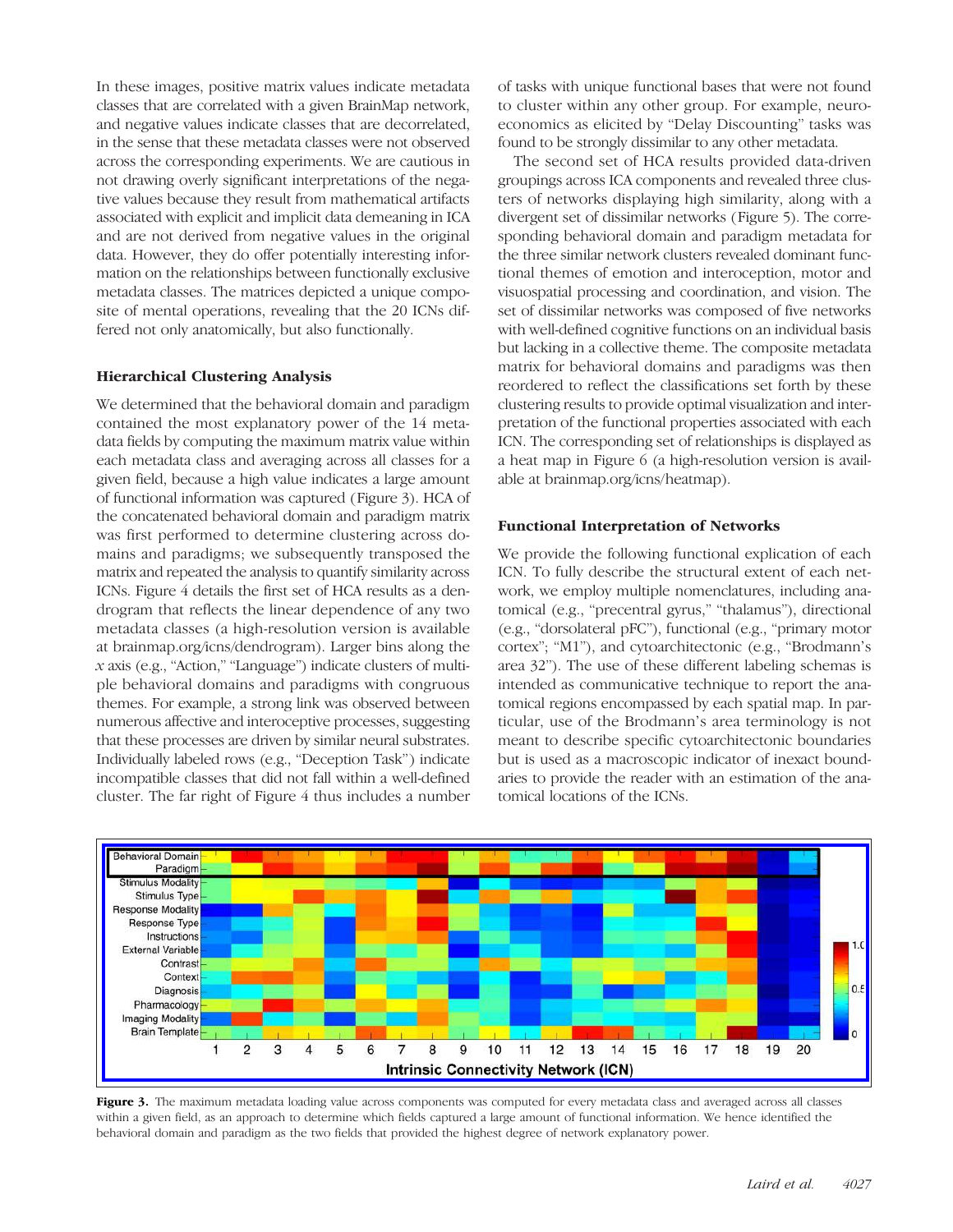

Figure 4. Behavioral-driven HCA was carried out on the metadata matrix of concatenated behavioral domains and paradigms to generate clusters of metadata classes with congruous themes. HCA yielded a complex, well-organized dendrogram associating specific cognitive operations with corresponding experimental paradigms.

## Group 1: ICNs 1–5

The networks grouped in cluster 1 of Figure 5 were strongly related to a collective range of emotional and autonomic processes. These processes included interoceptive challenges related to thirst, viewing of sexually explicit or highly emotional pictures or films, and recall of emotional autobiographical memories. This category also included gustation and olfaction, which are technically classified under "Perception" under the BrainMap taxonomy, but it is likely that these classes were strongly clustered to interoception given their strong link to the autonomic responses of hunger and thirst, rather than to truly exteroceptive processes of mechanoreception or proprioception.

• ICN 1 (limbic and medial-temporal areas) included primary olfactory and limbic association cortices (BA 28/34/ 35/36/38), including parahippocampal gyri. This network was strongly associated with discrimination of emotional faces and pictures, particularly those that elicited fear, happiness, or humor. In addition, ICN 1 was strongly weighted

toward interoceptive processing elicited during air-hunger and, more weakly, olfactory and gustatory responses.

- ICN 2 (subgenual ACC and OFC) included BA 25 and BA 10/ 11/12 and was loaded toward olfaction, gustation, and emotion, with a strong preference for reward and thirst tasks.
- ICN 3 (bilateral BG and thalamus) was found to be linked to a wide range of mental processes, most strongly to reward tasks, nonpainful thermal stimulation, and interoceptive functions (e.g., bladder, sexuality, hunger, and thirst). In addition, this network was also found to be relevant to motor, pain, and somatosensory processing, with preference for a few cognitive tasks such as classical conditioning, go/no-go, film viewing, syntactic discrimination, and delay discounting. ICN 3 was additionally associated with emotional tasks, most strongly to anxiety as well as with olfaction and TMS.
- ICN 4 (bilateral anterior insula/frontal opercula and the anterior aspect of the body of the cingulate gyrus) encompassed BA 13/16 and BA 24. These regions accounted for a complex set of language, executive function, affective, and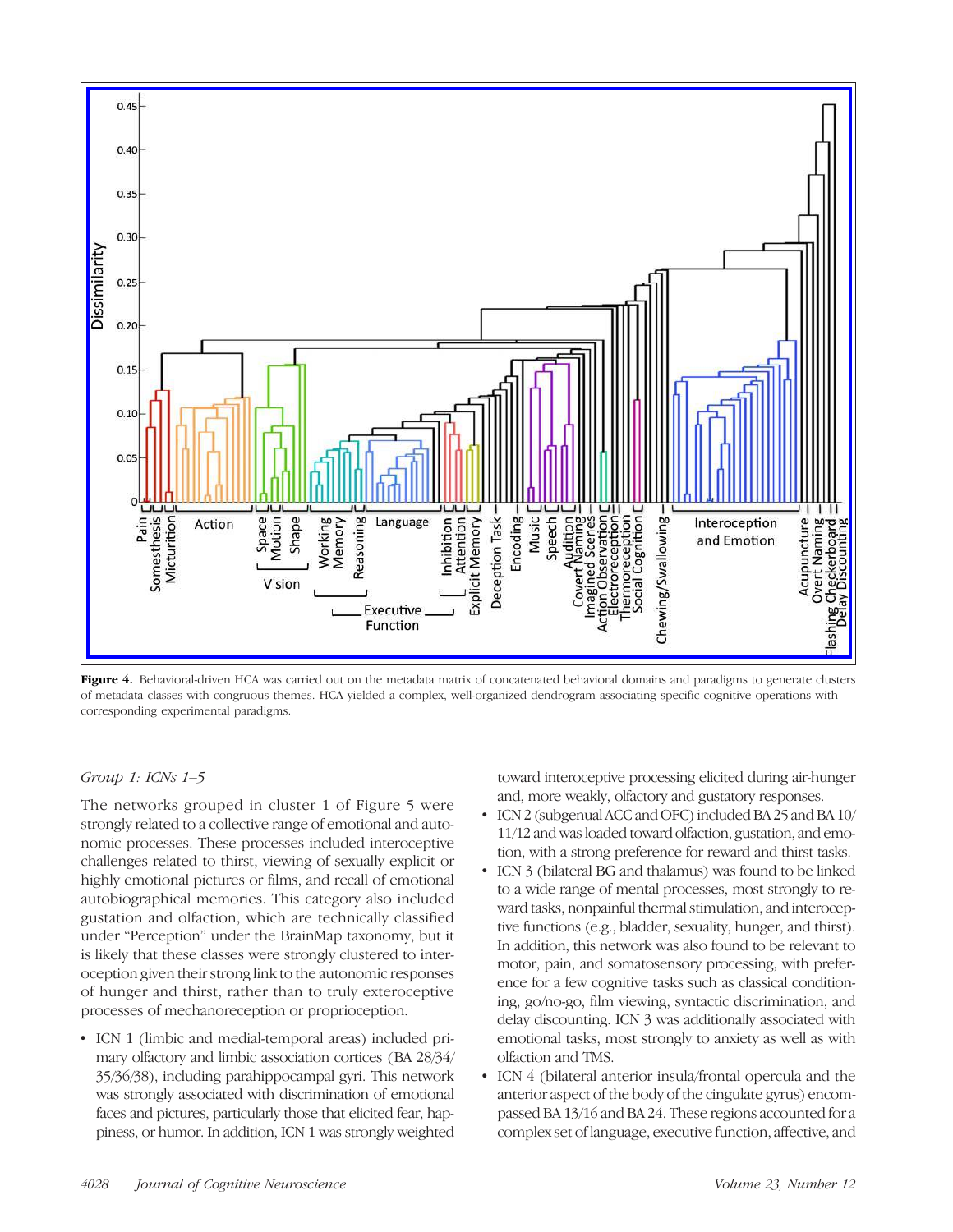interoceptive processes corresponding to the Stroop, go/ no-go, Flanker, and Simon tasks, as well as auditory, pain, and gustatory processes. Other paradigms included deception, music, and classical conditioning. This wide range of network functions was elicited across all possible stimulus modalities. Given the heterogeneous range of functions associated with ICN 4, we consider it to be a transitional network linking cognition and emotion/interoception.

• ICN 5 (midbrain) demonstrated strong, restricted loadings to acupuncture and air-hunger tasks. This network was also weakly linked to sensorimotor functions and autonomic processes relevant to the bladder. Experiments reporting activations within this network were strongly weighted toward interoceptive stimulation.

# Group 2: ICNs 6-9

The second cluster of networks was driven by a mixture of functions related to motor and visuospatial integration, coordination, and execution.

• ICN 6 (superior and middle frontal gyri) included the premotor and supplementary motor cortices (SMA; BA 6) and FEFs (BA 8/9) and was related to cognitive control of visuomotor timing and preparation of executed movements. Strongly weighted behavioral domains included action imagination and preparation and visual motion, and important paradigms were the Flanker task, saccades, antisaccades, and the learning and recall of complex sequences. Stimulus types tended toward visual targets, fixation points, and LEDs, to which subjects were frequently instructed to fixate, imagine, and track.

- ICN 7 (middle frontal gyri and superior parietal lobules) included dorsolateral prefrontal (BA 46) and posterior parietal cortices (BA 7) involving visuospatial processing and reasoning, with a strong weighting for tasks such as the Wisconsin Card Sorting Test, saccades, antisaccades, mental rotation, and counting or calculation. Notably, metadata functions for ICNs 7 and 4 agree with the systems differentiated in a dual-network model of top– down attentional control proposed by Dosenbach et al. (2007) wherein fronto-parietal and cinguloopercular networks are responsible for adaptive control and stable maintenance functions, respectively.
- ICN 8 (ventral precentral gyri, central sulci, postcentral gyri, superior and inferior cerebellum) included primary sensorimotor cortices for upper extremities (M1; S1; BA 4/3/1/2). This network was associated with action and somesthesis corresponding to hand movements and included tasks such as finger tapping, grasping, pointing, electrical and vibrotactile stimulation, and TMS.
- ICN 9 (superior parietal lobule) included the medial posterior parietal association area (BA 5). This network was not observed as a separate component in our previous analysis (Smith et al., 2009) but split from the previous ICN 8 component (hand region of the primary sensorimotor cortex) because of the increased number of papers in BrainMap accumulated between analyses. Support for the decomposition of ICNs 8 and 9 into two separate components is provided by a previous study indicating that medial superior parietal cortex (BA 5) is functionally distinct from primary sensorimotor cortices (Scheperjans, Grefkes, Palomero-Gallagher, Schleicher, & Zilles, 2005). Interestingly,

Figure 5. Network-driven HCA was carried out on the intrinsic connectivity metadata matrix of concatenated behavioral domains and paradigms to generate clusters of networks with function behavioral characterizations. HCA yielded three clusters of networks displaying high similarity (blue, green, red), along with a divergent set of dissimilar networks (black), which included a weakly coupled network pairing (light blue).

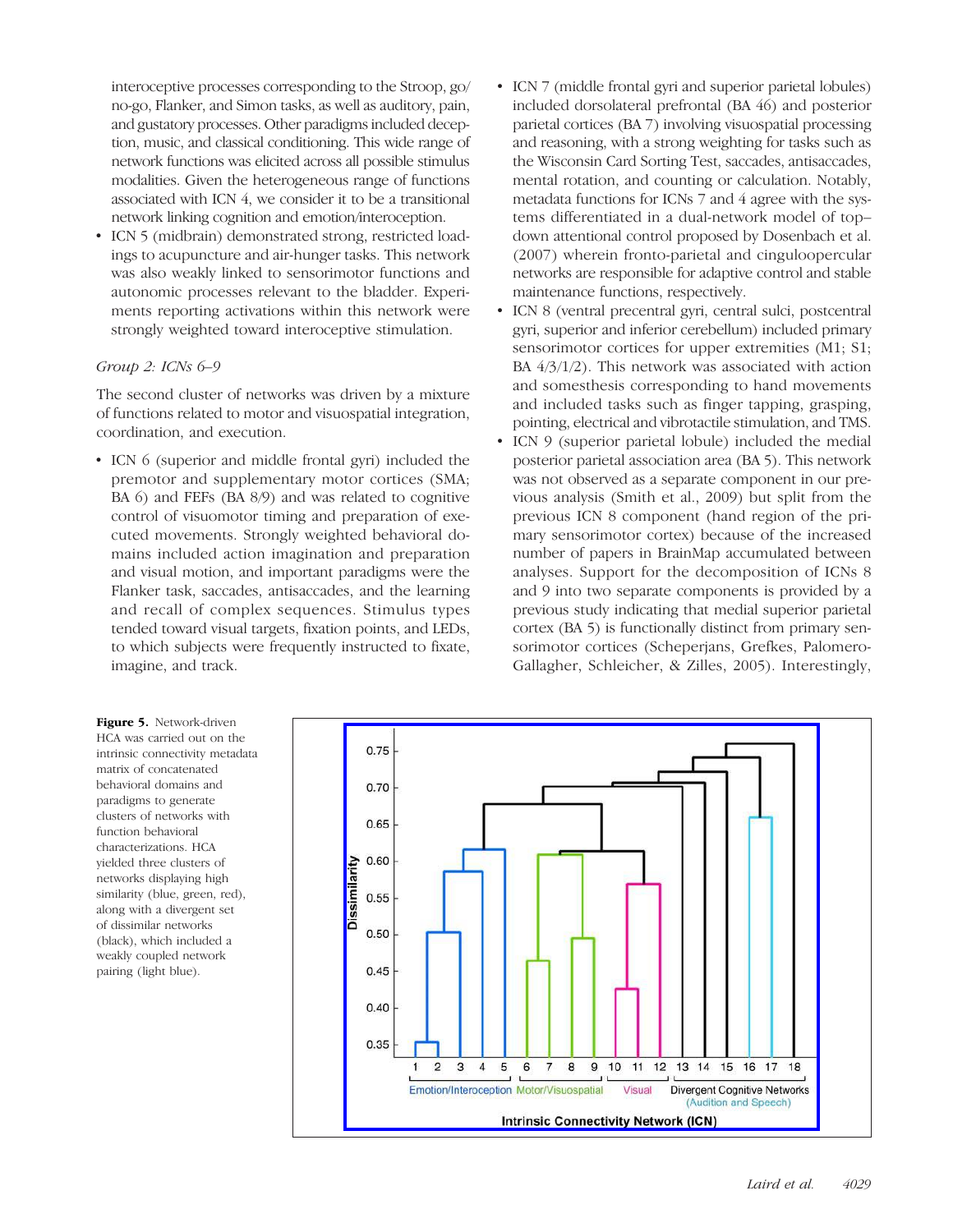

Figure 6. The concatenated metadata matrix for BrainMap behavioral domains and paradigms provides a per-network mapping of the functional properties of each ICN, ordered to reflect the groupings set forth by the behavioral- and network-driven HCA results.

the heat map for this network was strongly negative, indicating the range of cognitive and emotional functions that were anticorrelated, rather than correlated, with this region. A weak positive preference was found for motor execution and learning, particularly involving drawing and reaching, in agreement with previous research on the integration of body movements and hand–eye coordination (Andersen & Cui, 2009; Creem-Regehr, 2009).

# Group 3: ICNs 10–12

This cluster encompassed three networks related to visual perception.

• ICN 10 (middle and inferior temporal gyri) included the middle temporal visual association area (MT, MST, V5; BA 37/39) at the temporo-occipital junction.

This network was elicited by viewing complex, often emotional, stimuli (e.g., faces, films), as well as action observation, overt picture naming, and visual tracking of moving objects, particularly random dot formations. Other tasks included mental rotation and the discrimination of locations in space.

• ICNs 11 and 12 (lateral and medial posterior occipital cortices) included the primary, secondary, and tertiary visual cortices (V1, V2, V3; BA 17/18/19). When viewed together, ICNs 12, 11, and 10 extended from medial to lateral aspects of the occipital and temporal cortices. ICN 12 was strongly linked to simple visual stimuli such as flashing checkerboards, and ICN 11 involved higherlevel visual processing associated with orthography and covert reading. ICN 11 also corresponded to Braille reading, demonstrating observed plasticity of these cortical regions in blind subjects. ICNs 11 and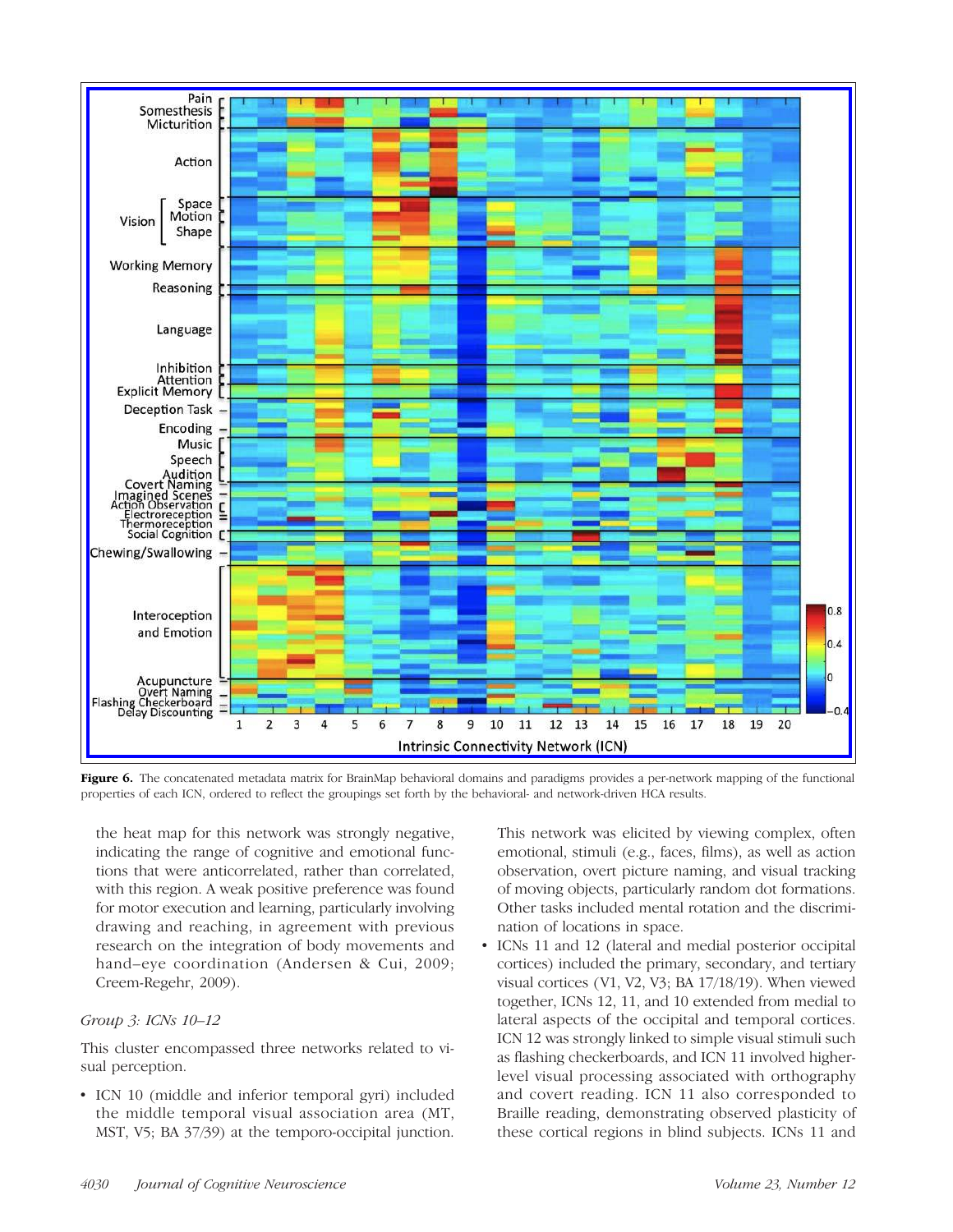12 displayed relatively weak loadings across many fields, such as behavioral domain, paradigm, and several of the condition fields (Figure 3). Rather than reflect a functional nonspecialization, further inspection of the heat map for the field "experimental contrast" revealed that many reported activations in these lateral and medial visual networks resulted from experiments in which the visual stimulation was not properly controlled. Because these visual activation patterns were not the primary effect sought and were classified under some other functional class (e.g., a delayed match to sample task contrasted with a resting baseline would be classified with a behavioral domain of "working memory," not "vision"), the functional descriptors relating to vision were, therefore, diluted across other metadata classes.

# Divergent Networks: ICNs 13–18

Following the clustering of ICN groups 1–3, which displayed high within-group component similarity, we observed several divergent networks that demonstrated strong dissimilarity to the three previous groups and to each other. The exception to this trend was found for ICNs 16 and 17, which were coupled together, although not to the degree seen across groups 1–3.

- ICN 13 (medial prefrontal and posterior cingulate/precuneus areas) was the component known as the default mode network and strongly corresponded to theory of mind and social cognition tasks. Weaker correspondence was observed for fixation, episodic recall, imagined scenes, and delay discounting tasks.
- ICN 14 (cerebellum), commonly associated with action and somesthesis, demonstrated a distributed range of sensorimotor, autonomic, and cognitive functions. Interestingly, both overt and covert naming showed a preference for cerebellar activity, despite the fact that no other language or speech tasks were associated with this region. Similarly ICN 14 showed preference for processing of humorous stimuli, yet no other emotional responses were observed.
- ICN 15 (right-lateralized fronto-parietal regions) included right BA 44/45 and 22/39/40. This network involved multiple cognitive processes, such as reasoning, attention, inhibition, and memory, and showed preference for n-back, delay discounting, and divided auditory attention tasks.
- ICN 16 (transverse temporal gyri) included the primary auditory cortices (A1; BA 41/42) and was related to audition (including tone and pitch discrimination), music, and speech. Other processes included phonological discrimination and oddball discrimination.
- ICN 17 (dorsal precentral gyri, central sulci, postcentral gyri, superior and inferior cerebellum) included primary sensorimotor cortices for mouth (M1, S1; BA 4/ 3/1/2) and was associated with action and somesthesis

corresponding to speech, such as overt reading or recitation, chewing or swallowing, and flexion/extension of the tongue.

• ICN 18 (left-lateralized fronto-parietal regions) included Broca's (BA 44/45) and Wernicke's (BA 22/39/40) areas and strongly mapped to a host of semantic, phonologic, and orthographic language tasks such as word generation and covert reading, as well as working and explicit memory tasks, such as paired associate recall, cued encoding and recognition, and the Sternberg task. Surprisingly, this network displayed a stronger preference toward working memory than did ICN 7. Stimulus types included words, pseudowords, letters, and Asian characters, with a dominance of button press responses.

# Artifacts: Components 19–20

Artifactual resting state networks following ICA decompositions have been previously attributed to respiratory and cardiac functions (Zuo et al., 2010; Smith et al., 2009). Although these specific artifacts are not pertinent when analyzing co-occurring activation networks using peak coordinates, we did observe artifacts of a different origin.

• Components 19 and 20 were characterized by uniformly distributed metadata maps that showed no preference for any domain of brain function. Instead, ICN 19 corresponds to template mismatch errors in BrainMap that occur when recording standard brain space of reported locations (i.e., MNI or Talairach coordinates). MNI brains are approximately 20% larger than individual subject brains (Lancaster et al., 2007), and inaccurate classification of standard space results in substantial errors during coordinate-based meta-analyses, with the largest errors lying in superior frontal and inferior cortices (Laird et al., 2010; Lancaster et al., 2007). Given that ICN 19 includes voxels that rim the outer boundaries of the brain, particularly in the inferior direction, it is reasonable to assume that ICN 19 results from MNI foci erroneously flagged as Talairach coordinates, typically because of ambiguous reporting standards in the literature. ICN 20, although not as immediately identifiable as artifact as ICN 19, similarly includes voxels near the edge of the brain, particularly in the right superior frontal cortex. The origin of this component is difficult to characterize, but an abnormally high number of experiments in this component utilized MedX software to normalize their data to Talairach space, indicating that ICN 20 is potentially because of some algorithmic abnormality occurring during spatial normalization.

# Validation of Metadata Clustering

Given the observed complex clustering of behavioral domains and paradigms in Figure 4, we investigated if a similar dendrogram could be obtained outside the context of networks driven by intrinsic connectivity. To this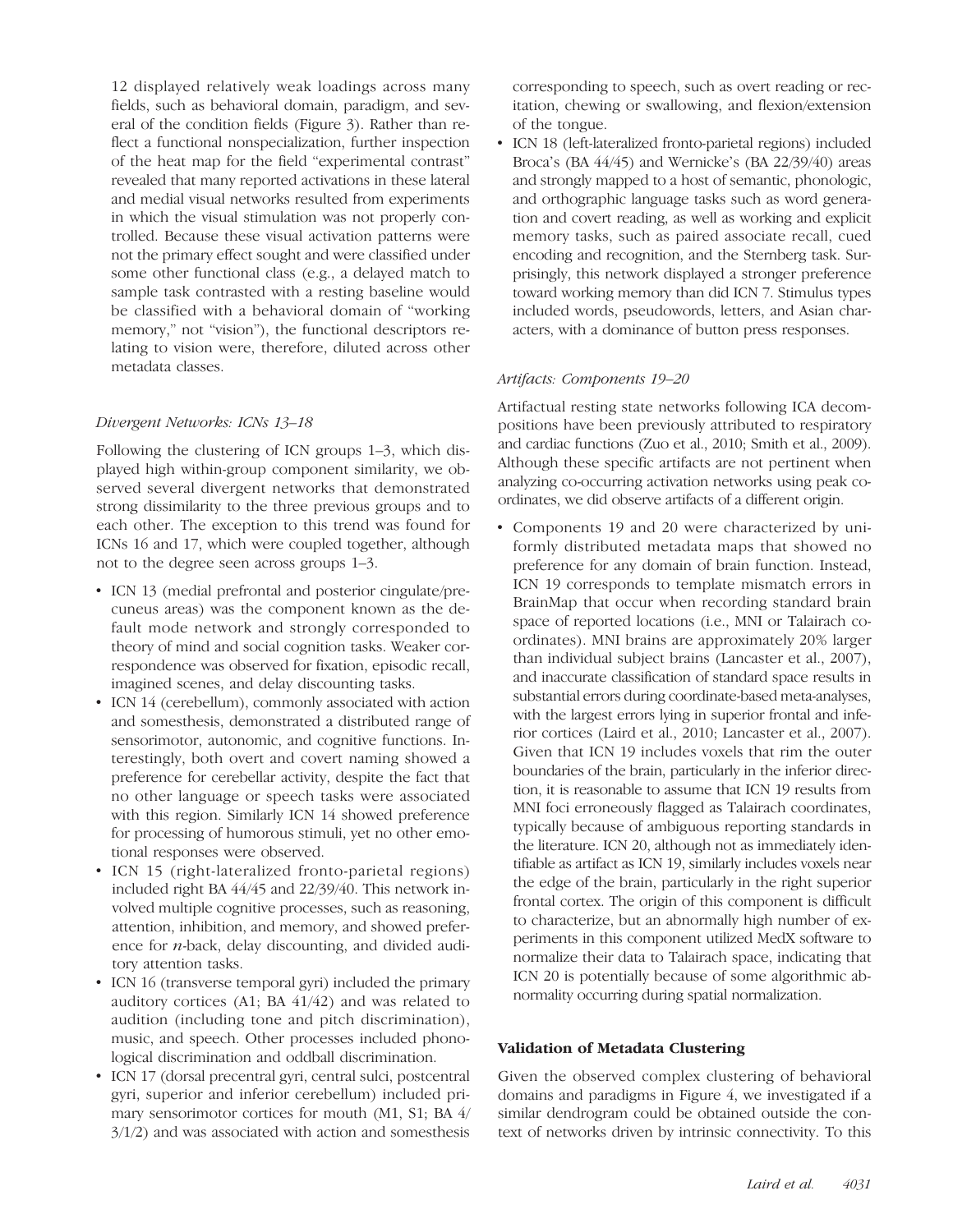

Figure 7. The metadata matrix of behavioral domains and paradigms was extracted directly from experiments archived in BrainMap (8637) experiments × 125 metadata classes), without performing ICA on these data. HCA yielded a uniform and highly dissimilar characterized by very little branching and minimal organizational structure. Inspection of this dendrogram revealed a composition based upon simple paradigm–domain pairs that merely reflect trends in experimental design (e.g., n-back tasks elicit working memory).

end, we extracted the metadata matrix of behavioral domains and paradigms directly from the experiments in the BrainMap database (8637 experiments  $\times$  125 metadata classes), which was free of any effects related to the functional organization of ICNs. Clustering this matrix yielded a uniform and highly dissimilar dendrogram characterized by very little branching and minimal organizational structure (Figure 7). Important structural differences between the dendrograms in Figures 3 and 7 are apparent in the large discrepancy in  $\nu$ -axis scaling (maximum dissimilarity metric of 0.45 and 0.90, respectively). When measuring how well a dendrogram reflects a given data set, it is useful to compare the original distance data to the cophenetic distances, where for any two classes the cophenetic distance is the distance between the two clusters that contain those two classes, represented by the link height in the cluster tree. High correlation between original distances and cophenetic distances indicates valid clustering models. We computed the cophenetic correlation coefficient for the dendrogram derived from clustering based on brain–behavior correlations (Figure 4;  $c_{\text{bb}} = 0.5119$ ) and compared it to that associated with behavior alone (Figure 7;  $c<sub>b</sub>$  = 0.3516). A cophenetic correlation coefficient of 1 indicates a perfect clustering solution; therefore, the dendrogram associated with ICNs reflected a more accurate approximation to the given data set. Closer inspection of the dendrogram driven by behavior alone reflected the trivial co-occurrences of tasks and processes associated with experimental design trends. For example, one cluster indicated that when a task utilizes a paradigm of "Music Comprehension/Production," it is typically

coded in BrainMap with a behavioral domain of "Cognition.Music". These simple paradigm–domain pairs were observed throughout the behavior-alone dendrogram and overall did not convey the rich complexity of relationships between tasks and processes that was observed for the brain–behavior dendrogram. Thus, we conclude a significant functional advantage to joint analysis of brain and behavior information, as opposed to analysis of behavior alone.

# DISCUSSION

We examined the epistemological potential of ICNs via large-scale mining of the BrainMap database, motivated by recent evidence relating these networks to functional brain architecture (Smith et al., 2009). ICA was applied at a standard low model order to determine spatial groupings of brain regions, whereas HCA identified behavioral groupings of cognitive tasks and processes. Spatial topographies of the BrainMap networks more closely matched the set of resting state networks observed in a recent large-scale analysis of 306 subjects (Biswal et al., 2010) than observed by Smith et al. (2009), and it is likely that the higher degree of correspondence is a result of the increased sample size. The innovation behind the present study lies in the joint analyses of brain networks and behavioral metadata, which yielded both anatomical localization of networks as well as the automated characterization of their functional properties in a manner not possible in resting state data. Minimal organizational structure was discerned when behavior was analyzed independently, as demonstrated in HCA before extraction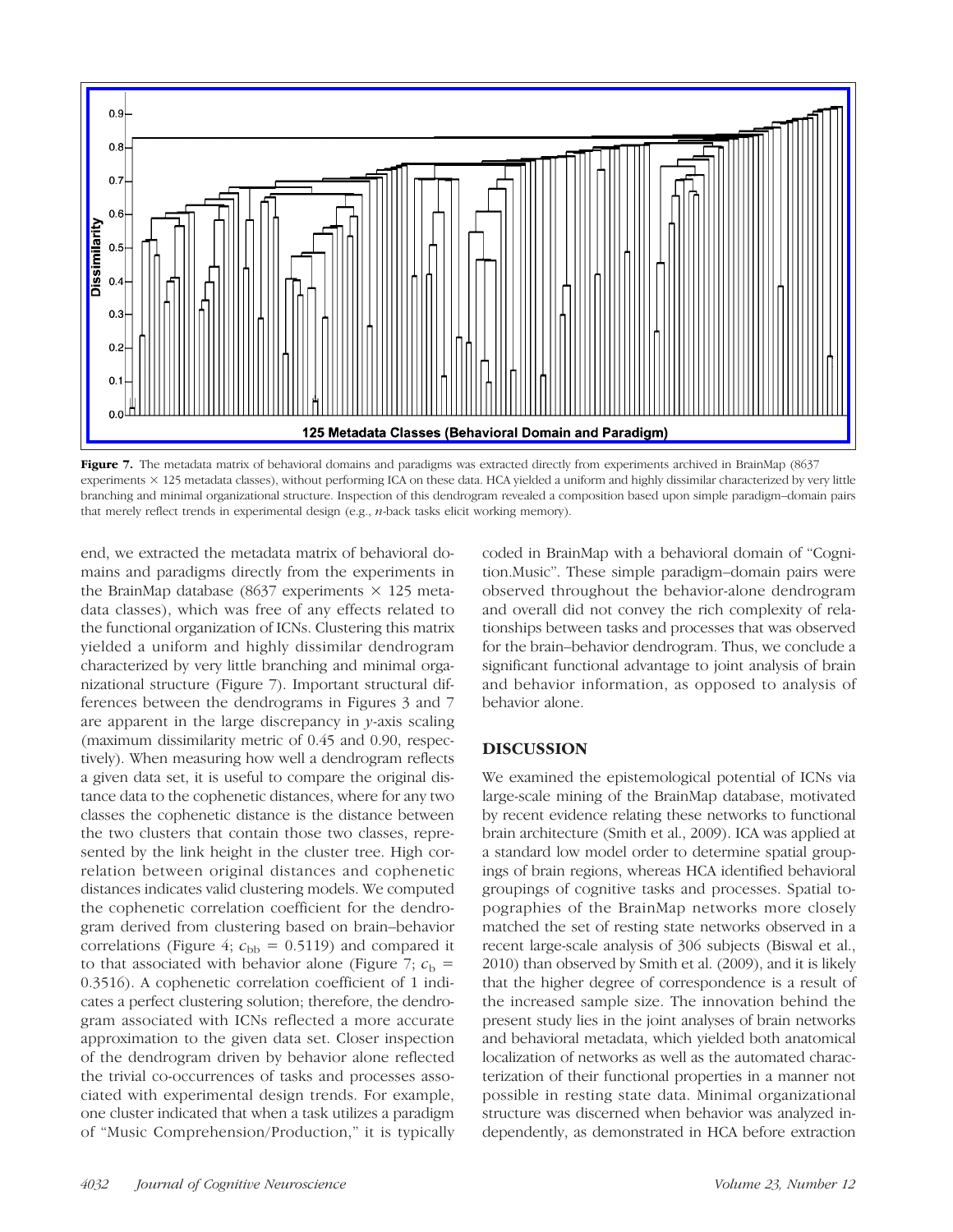of ICNs wherein we observed superficial and limited pairings of a few domains and paradigms that merely reflect the way tasks are constructed (e.g.,  $n$ -back tasks elicit working memory). To this extent, consideration of behavior alone captures only a summary of experimental design trends, rather than the complex and meaningful set of relationships illustrated in Figure 4.

# Low-level Unimodal Processing

We successfully predicted that unimodal processing domains relevant to audition, action, and vision would be clearly isolated to well known neural systems, providing a strong metric of success for our method. Primary auditory cortices localized to ICN 16, with strong behavioral relationships to audition and music. Similarly, primary motor cortices mapped to basic sensorimotor tasks, but localized to two different ICNs corresponding to somatotopic mapping of the hand (ICN 8) or mouth (ICN 17). More complex visuomotor coordination was separately extracted to ICN 6 in the supplementary motor and premotor cortices and FEFs. This simple-to-complex motor organization was mirrored in the visual system in ICNs 12 (medial visual cortices), 11 (lateral visual cortices), and 10 (middle temporal visual area), in which correlated stimuli progressed from flashing checkerboards to complex visual shapes and letters to emotional or moving presentations of faces or pictures. Rather than a strict spatial decomposition for primary, secondary, or tertiary visual cortices, we instead observed a medial to lateral delineation of networks that has been replicated in numerous resting state analyses (Allen et al., 2011; Zuo et al., 2010; Smith et al., 2009; Calhoun et al., 2008; Damoiseaux et al., 2006; De Luca et al., 2006; Beckmann et al., 2005), with functional properties that agree with previous evidence for retinotopic organization differentiating macular and full field stimulus presentations (e.g., words vs. checkerboard patterns; Fox et al., 1986).

# High-level Cognitive Processing

Predictions that high-level cognitive processes would involve neural systems demonstrating more complex and less evident behavioral segregations were also confirmed. Our results included some known neural relationships of cognition, such as ICN 18, which was left lateralized to Broca's and Wernicke's areas and displayed a strong preference for language and memory tasks. Other results were less unequivocal and indicate a potential in these analyses for generating new hypotheses in cognitive neuroscience. For example, we were curious to see if commonly held theories concerning the organizational roles of brain areas relevant to executive function could be substantiated by the present results. Specifically, we were interested if the right inferior frontal gyrus was related to inhibition, anterior cingulate to response conflict, and lateral prefrontal and parietal cortices to working memory. Our results do confirm these trends (ICNs 15, 4, and 7, respectively), but with additional specifications. Two ICNs were linked to inhibition, possibly because of separate components for cognitive (ICN 15) and motor (ICN 6) processing. Cognitive control related to stimulus and response conflict as induced by the Stroop, Simon, and Flanker tasks was strongly related to ICN 4, as expected, but ICNs 18 and 6 were also associated with these tasks, perhaps as a result of task differences associated with verbal and visuospatial processing. Multiple classes of working memory tasks mapped to lateral prefrontal and parietal cortices (ICN 7), yet ICN 18 demonstrated a relatively stronger mapping to these processes that may reflect a more significant reliance on articulatory rehearsal (Badre & Wagner, 2007; Chein, Fissell, Jacobs, & Fiez, 2002; Smith & Jonides, 1999). Relative dissociation was observed for the loadings for the n-back, delayed match to sample, and Sternberg tasks across ICNs 7, 15, and 18. The n-back task was strongly loaded for all three of these networks, but restricted mainly to ICN 18 for delayed match to sample and Sternberg tasks, indicating important network differences between continuous updating and recalling of stimulus information. Lastly, we noted an overall ontological segregation between specific processes related to executive functioning, with relative dissimilarity between clusters associated with working memory and reasoning and those of inhibition and attention (Figure 4). These classifications suggest that localization differences associated with separate executive function subdomains may be quite profound.

Interesting results relevant to higher-level cognition were also observed in the cerebellum. Cerebellar function has been intensely debated for a century, with numerous divergent theories related to motor coordination and timing, motor learning, sensory integration, or higher cognitive processing. Our results indicated highly distributed functions of the cerebellum, with limited specialization. One explanation is that the cerebellum is implicated in such a diverse range of polymodal processes that it may be responsible for a spectrum of processes rather than a unique function or perhaps functions as a coprocessing node (Bower, 1997).

# Clustering of Networks

The network groupings observed in Figure 5 are potentially one of the more valuable findings of this study. Often, the results of a neuroimaging network decomposition are reported by organizing subsets of networks into functionally similar groups. This is generally done in a purely qualitative manner, relying on authors' knowledge of basic neural systems. Typically, a group is easily identified for visual networks and another for motor networks. Beyond this, the groupings greatly vary and often include both functional (e.g., "default mode," "attention," or "executive function" networks) and anatomical (e.g., "BG," "frontalparietal," "cerebellar" networks) nomenclatures. However, the unique nature of BrainMap metadata allows us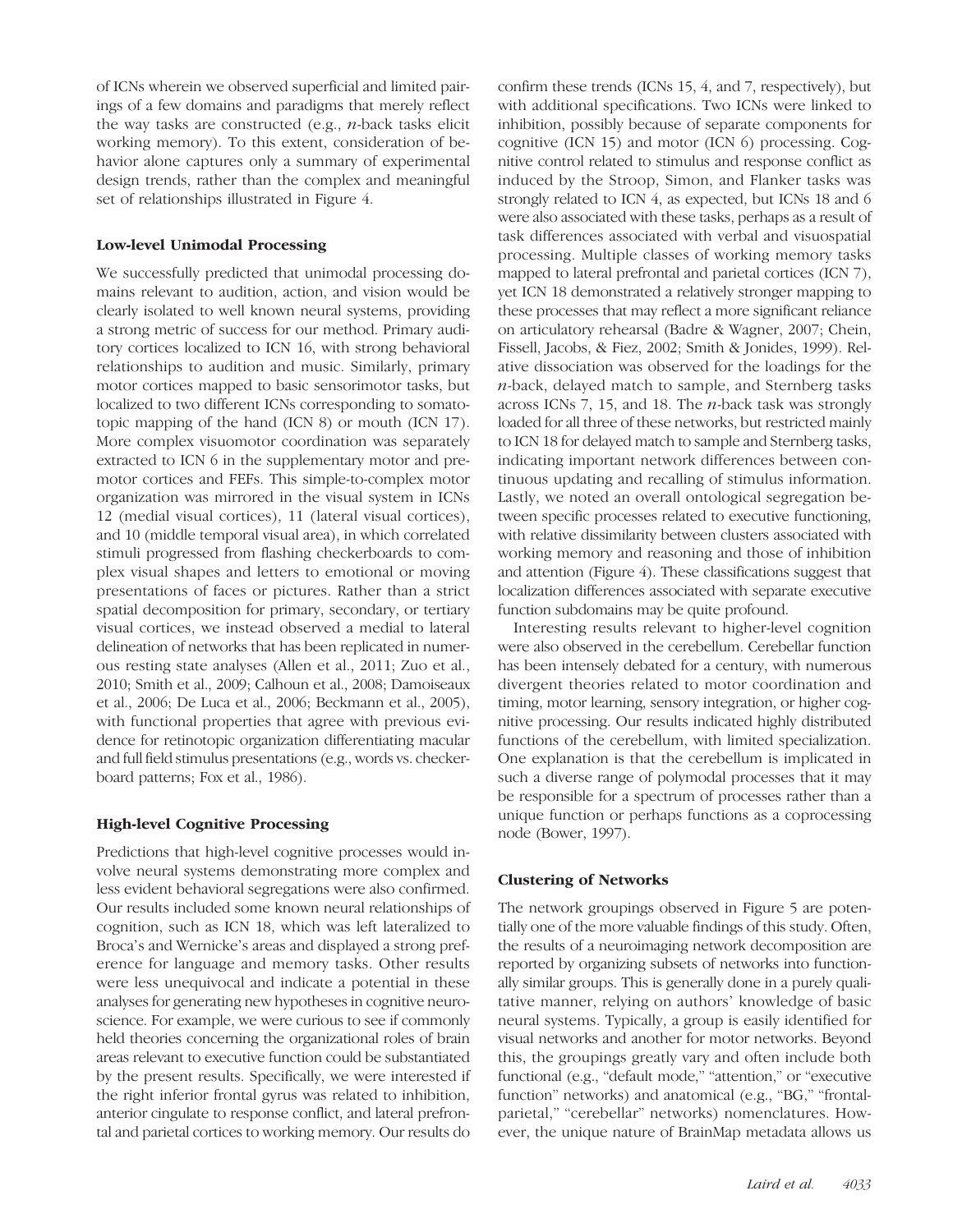to demonstrate a new approach, in which the groupings were driven solely by metadata correlations that reveal similar task patterns across networks, with no bias reflecting our particular knowledgebase of functional systems. Here, we provide a quantitative evaluation of how network functions can be grouped, with an informative assessment of the way in which some groups are strongly correlated in function (e.g., vision and motor) and other groups are not (e.g., the divergent cognitive networks).

# Model Order and Other Approaches

The purpose of the current study was to address the lack of functional labels for ICNs. Although previous work has addressed component selection and quantitative discrimination between networks and artifactual components (Sui, Adali, Pearlson, & Calhoun, 2009; De Martino et al., 2007), the present study provides innovative quantitative labeling of component functions. The present analysis focused solely on ICA at a standard low dimensionality of 20 components to allow for straightforward comparisons to the networks observed in other resting state ICA studies in the literature, the majority of which utilize a low model order. We were particularly interested in facilitating comparisons to the 20 networks identified by Biswal et al. (2010) and Smith et al. (2009), given the high significance of their findings. Our previous work (Smith et al., 2009) included the initial description of the functional labeling method presented here but provided minimal descriptions of the network functions. We have addressed this potential ambiguity in behavioral interpretations by expanding to include all observed networks using the full extent of BrainMap metadata. These results thus allow for a clearer explication of the functional associations that can be inferred regarding the ICA networks derived from a standard low order decomposition. By fully developing a method for behavioral interpretations of ICNs at a low model order, we aim to link this work to current resting state studies and provide a bridge to future BrainMap ICA studies that integrate an expanded view of the human connectome across multiple dimensionalities. Therefore, further investigations concerning the spatial and functional network patterns at much higher dimensions are currently being explored ( $d = 100$ , 150, and 200) using these methods, which relate to previous work in repeated decompositions of resting state data (Abou-Elseoud et al., 2010; Kiviniemi et al., 2009). As suggested by Smith et al. (2009), these high model order analyses have the potential to provide valuable insight into the organizational hierarchy for networks and subnetworks across the full range of the human connectome. However, these more fine-grained analyses result in a large and complex set of networks that can potentially be difficult and cumbersome to interpret. Our efforts here to clarify the functional differences between observed low-dimensionality networks will likely be critical for comparative analyses of results at higher dimensions.

Meta-analytic connectivity modeling (MACM) is a method that offers results that are similar to the coactivation-based results seen in high model order ICA decompositions; however, it is based on regionally specific questions, as opposed to the whole-brain network approach presented here. In MACM, the coactivation patterns associated with a ROI are queried across the BrainMap database and analyzed to determine if any functional parcellation can be identified based on differential patterns of whole-brain connectivity across a range of tasks. This method has been used to assess functional connectivity of the amygdala (Robinson, Laird, Glahn, Lovallo, & Fox, 2010) and parietal operculum (Eickhoff et al., 2010), as well as regions of the default mode network (Laird, Eickhoff, et al., 2009). These analyses have focused on a single region or network, which has allowed a deep examination of the connectivity and metadata-based assessment of function. In future studies, we aim to determine to what extent the results of fine-grained MACM studies match the results of ICA decompositions at high model order. Similarly, we aim to investigate the comparative results that can be obtained via non-meta-analytic, seed-based resting state functional connectivity analyses. Previously, this method has been utilized to investigate the parcellation of networks associated with a number of brain regions, such as the anterior cingulate (Margulies et al., 2007), medial-temporal cortex (Roy et al., 2009; Kahn, Andrews-Hanna, Vincent, Snyder, & Buckner, 2008), posteromedial cortex (Cauda et al., 2010; Margulies et al., 2009), medial frontal cortex (Kim et al., 2010), cerebellum (O'Reilly, Beckmann, Tomassini, Ramnani, & Johansen-Berg, 2010; Krienen & Buckner, 2009), and insula (Deen, Pitskel, & Pelphrey, in press; Cauda et al., 2011). The data and analyses in the present study offer an alternative technique for simultaneously investigating multiple sets of functional brain networks, as well as a more quantitative method for querying the functional significance associated with those sets of networks.

## Implications for Neuroinformatics

These results suggest that the current neuroinformatics methodology offers a wealth of opportunities for generating novel brain–behavior hypotheses and stimulating future research studies. In addition, the coupled analyses of spatial and behavioral metadata from the BrainMap database generated an ordering strategy for human behaviors and the tasks that drive them and provided a potential framework for future development of a cognitive ontology (Poldrack, 2006; Price & Friston, 2005). Neuroimaging ontology development, particularly relevant to human cognition and behavior, is relatively underdeveloped in comparison with other large-scale biomedical fields that rely heavily on informatics, such as genomics ( Jones, Pizarro, Spellman, Miller, & FuGE Working Group, 2006; Whetzel et al., 2006). This represents a critical gap for the neuroimaging community because the development of computer-based knowledge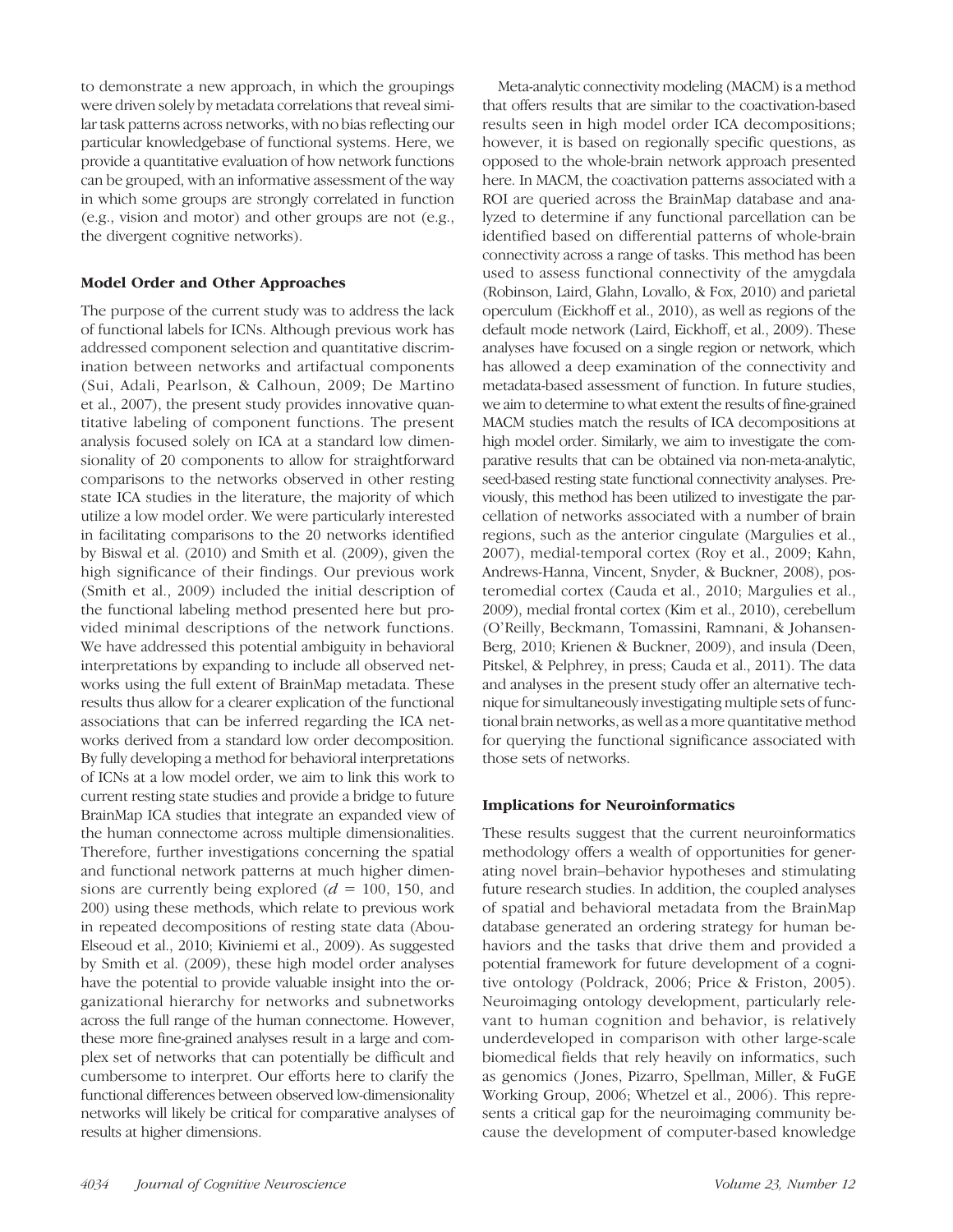representations capable of automated reasoning across concepts in cognitive neuroscience will likely encourage future large-scale data-driven meta-analyses similar to, but more powerful than, what has been accomplished here.

The current analysis provides evidence that the overall design and scope of the BrainMap taxonomy can support development of a brain–behavior ontology. However, we observed limitations in which BrainMap terms did not fully capture the functional properties of a network, suggesting that future metadata expansion is warranted. For example, Figure 6 illustrates the lack of strong metadata peaks across ICN 14 in the cerebellum and ICN 5 in the midbrain. This imprecision was most notable for ICN 9, which revealed an extremely small number of positive metadata correlations accompanied by a large extent of negative correlations. As previously noted, these ambiguous results may not be because of term granularity but rather classification techniques across experimental contrasts, as demonstrated in the reduced functional specialization of the networks associated with visual processing (ICNs 11 and 12). A few BrainMap terms did not strongly map to any specific network (e.g., color discrimination), whereas some classes mapped equally well to multiple networks. This was exemplified in sequence recall and motor learning, which strongly mapped to both ICN 6 (SMA) and ICN 8 (hand region of primary motor cortex) and potentially implicates the multinetwork involvement across different components of action execution. Future work will also involve expanding the BrainMap taxonomy to ascertain if functionally significant network differences can be discriminated at greater levels of resolution. Datadriven refinement of classes and related terms may be accomplished by applying text-mining analyses directly to publications reporting the experimental results that contribute to each network. Such a strategy would retain the strengths of the present analysis by driving ontology development in the context of ICNs but improve the current framework by introducing author-defined terms originating from domain-specific knowledge.

Similarly, the extent of functional insight to be realized from BrainMap's metadata correlations is potentially limited by the ontological complications of developing a formal representation for functional neuroimaging results. For example, a word generation experiment may utilize a silent reading baseline, whereas another, a resting baseline, yet both of these experiments will be coded in BrainMap under the same paradigm class regardless of the different activation patterns that are to be expected from these different contrasts. In the current analysis, we did not attempt to disentangle this ambiguity, which potentially limits our results. It is feasible that, using our above example, the word generation results were potentially split across multiple components, which would mean that the functional significance of different control conditions was not identified. However, given that each contrast is coded as utilizing either a low-level or highlevel baseline condition, future analyses may be pursued

to examine the effect of including this parameter when interpreting ICA results. It is highly possible that dissociable network patterns may be observed that reflect the different processes that are isolated for low-level versus high-level contrasts.

#### Data Sharing

The network images and associated metadata generated in this study have been made available for download (brainmap.org/icns) to serve as a shared community resource for interpreting the functional significance of future resting state results. In addition, they may be useful as masks for seeding specific a priori cortical regions or networks of interest in prospective neuroimaging studies or as a technique for circumventing the inherent problems associated with double dipping (Kriegeskorte, Simmons, Bellgowan, & Baker, 2009). Coordinate-based results that were analyzed to generate maps of intrinsic connectivity are available in the BrainMap database and can be accessed using the Sleuth application (brainmap.org/sleuth).

#### Acknowledgments

This work was supported by NIMH grants R01-MH074457 (P. T. F. and A. R. L.) and R01-MH084812 (A. R. L. and J. A. T.) and the Helmholz Initiative on Systems-Biology (S. B. E.).

Reprint requests should be sent to Dr. Angela R. Laird, Research Imaging Institute, University of Texas Health Science Center San Antonio, 7703 Floyd Curl Drive, San Antonio, TX 78229- 3900, or via e-mail: lairda@uthscsa.edu.

## REFERENCES

- Abou-Elseoud, A., Starck, T., Remes, J., Nikkinen, J., Tervonen, O., & Kiviniemi, V. (2010). The effect of model order selection in group PICA. Human Brain Mapping, 31, 1207–1216.
- Allen, E. A., Erhardt, E. B., Damaraju, E., Gruner, W., Segall, J. M., Silva, R. F., et al. (2011). A baseline for the multivariate comparison of resting state networks. Frontiers in Neuroscience, 5, 2.
- Andersen, R. A., & Cui, H. (2009). Intention, action planning, and decision making in parietal-frontal circuits. Neuron, 63, 568–583.
- Badre, D., & Wagner, A. D. (2007). Left ventrolateral prefrontal cortex and the cognitive control of memory. Neuropsychologia, 45, 2883–2901.
- Beckmann, C. F., DeLuca, M., Devlin, J. T., & Smith, S. M. (2005). Investigations into resting-state connectivity using independent component analysis. Philosophical Transactions of the Royal Society of London, Series B, Biological Sciences, 360, 1001–1013.
- Biswal, B., Yetkin, F. Z., Haughton, V. M., & Hyde, J. S. (1995). Functional connectivity in the motor cortex of resting human brain using echo-planar MRI. Magnetic Resonance in Medicine, 34, 537–541.
- Biswal, B. B., Mennes, M., Zuo, X. N., Gohel, S., Kelly, C., Smith, S. M., et al. (2010). Toward discovery science of human brain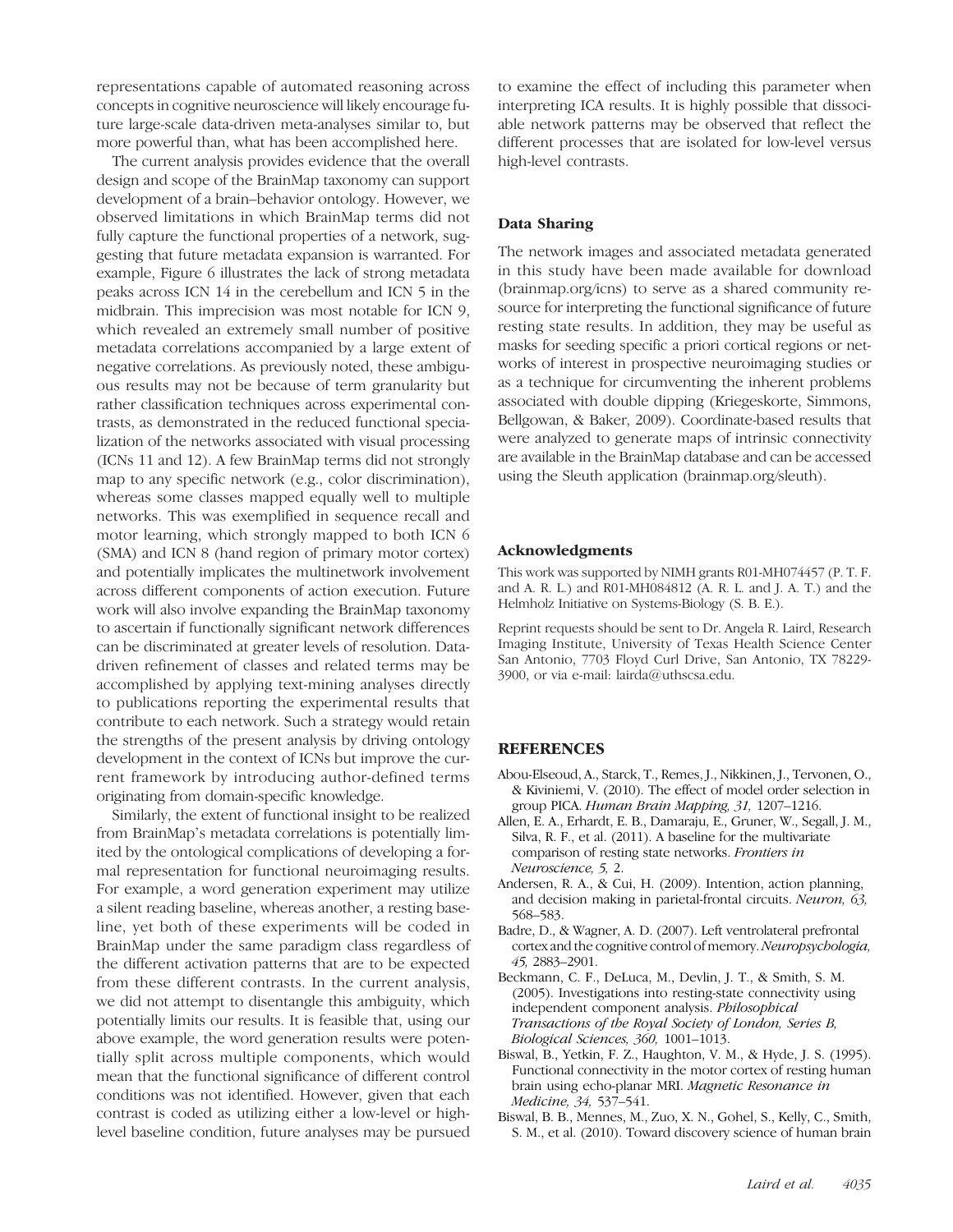function. Proceedings of the National Academy of Sciences, U.S.A., 107, 4734–4739.

Bower, J. M. (1997). Is the cerebellum sensory for motor's sake, or motor for sensory's sake? Progress in Brain Research, 114, 463–496.

Calhoun, V. D., Kiehl, K. A., & Pearlson, G. D. (2008). Modulation of temporally coherent brain networks estimated using ICA at rest and during cognitive tasks. Human Brain Mapping, 29, 828–838.

Cauda, F., D'Agata, F., Sacco, K., Duca, S., Geminiani, G., & Vercelli, A. (2011). Functional connectivity of the insula in the resting brain. Neuroimage, 55, 8–23.

Cauda, F., Geminiani, G., D'Agata, F., Sacco, K., Duca, S., Bagshaw, A. P., et al. (2010). Functional connectivity of the posteromedial cortex. PLoS One, 5, e13107.

Chein, J. M., Fissell, K., Jacobs, S., & Fiez, J. A. (2002). Functional heterogeneity within Broca's area during verbal working memory. Physiology & Behavior, 77, 635–639.

Collins, D. L., Neelin, P., Peters, T. M., & Evans, A. C. (1994). Automatic 3D intersubject registration of MR volumetric data in standardized Talairach space. Journal of Computer Assisted Tomography, 18, 192–205.

Cordes, D., Haughton, V. M., Arfanakis, K., Wendt, G. J., Turski, P. A., Moritz, C. H., et al. (2000). Mapping functionally related regions of brain with functional connectivity MR imaging. American Journal of Neuroradiology, 21, 1636–1644.

Creem-Regehr, S. H. (2009). Sensory-motor and cognitive functions of the human posterior parietal cortex involved in manual actions. Neurobiology of Learning and Memory, 91, 166–171.

Damoiseaux, J. S., Rombouts, S. A., Barkhof, F., Scheltens, P., Stam, C. J., Smith, S. M., et al. (2006). Consistent resting-state networks across healthy subjects. Proceedings of the National Academy of Sciences, U.S.A., 103, 13848–13853.

De Luca, M., Beckmann, C. F., De Stefano, N., Matthews, P. M., & Smith, S. M. (2006). fMRI resting state networks define distinct modes of long-distance interactions in the human brain. Neuroimage, 29, 1359–1367.

De Martino, F., Gentile, F., Esposito, F., Balsi, M., Di Salle, F., Goebel, R., et al. (2007). Classification of fMRI independent components using IC-fingerprints and support vector machine classifiers. Neuroimage, 34, 177–194.

Deen, B., Pitskel, N. B., & Pelphrey, K. A. (in press). Three systems of insular functional connectivity identified with cluster analysis. Cerebral Cortex.

Derrfuss, J., & Mar, R. A. (2009). Lost in localization: The need for a universal coordinate database. Neuroimage, 48, 1–7.

Dosenbach, N. U., Fair, D. A., Miezin, F. M., Cohen, A. L., Wenger, K. K., Dosenbach, R. A., et al. (2007). Distinct brain networks for adaptive and stable task control in humans. Proceedings of the National Academy of Sciences, U.S.A., 104, 11073–11078.

Eickhoff, S., Jbabdi, S., Caspers, S., Laird, A. R., Fox, P. T., Zilles, K., et al. (2010). Anatomical and functional connectivity of cytoarchitectonic areas within the human parietal operculum. Journal of Neuroscience, 30, 6409–6421.

Eickhoff, S. B., Laird, A. R., Grefkes, C., Wang, L. E., Zilles, K., & Fox, P. T. (2009). Coordinate-based activation likelihood estimation meta-analysis of neuroimaging data: A random-effects approach based on empirical estimates of spatial uncertainty. Human Brain Mapping, 30, 2907–2926.

Fox, P. T., Laird, A. R., Fox, S. P., Fox, P. M., Uecker, A. M., Crank, M., et al. (2005). BrainMap taxonomy of experimental design: Description and evaluation. Human Brain Mapping, 25, 185–198.

Fox, P. T., Mintun, M. A., Raichle, M. E., Miezin, F. M., Allman, J. M., & Van Essen, D. C. (1986). Mapping human visual cortex with positron emission tomography. Nature, 323, 806–809.

Hamilton, A. F. (2009). Lost in localization: A minimal middle way. Neuroimage, 48, 8–10.

Jones, A. R., Pizarro, A., Spellman, P., Miller, M., & FuGE Working Group. (2006). FuGE: Functional genomics experiment object model. OMICS, 10, 179–184.

Kahn, I., Andrews-Hanna, J. R., Vincent, J. L., Snyder, A. Z., & Buckner, R. L. (2008). Distinct cortical anatomy linked to subregions of the medial temporal lobe revealed by intrinsic functional connectivity. Journal of Neurophysiology, 100, 129–139.

Kim, J. H., Lee, J. M., Jo, H. J., Kim, S. H., Lee, J. H., Kim, S. T., et al. (2010). Defining functional SMA and pre-SMA subregions in human MFC using resting state fMRI: Functional connectivity-based parcellation method. Neuroimage, 49, 2375–2386.

Kiviniemi, V. (2003). Independent component analysis of nondeterministic fMRI signal sources. Neuroimage, 19, 253–260.

Kiviniemi, V., Starck, T., Remes, J., Long, X., Nikkinen, J., Haapea, M., et al. (2009). Functional segmentation of the brain cortex using high model order group PICA. Human Brain Mapping, 30, 3865–3886.

Kochunov, P., Lancaster, J., Thompson, P., Toga, A. W., Brewer, P., Hardies, J., et al. (2002). An optimized individual target brain in the Talairach coordinate system. Neuroimage, 17, 922–927.

Kriegeskorte, N., Simmons, W. K., Bellgowan, P. S., & Baker, C. I. (2009). Circular analysis in systems neuroscience: The dangers of double dipping. Nature Neuroscience, 12, 535–540.

Krienen, F. M., & Buckner, R. L. (2009). Segregated frontocerebellar circuits revealed by intrinsic functional connectivity. Cerebral Cortex, 19, 2485–2497.

Laird, A. R., Eickhoff, S. B., Li, K., Robin, D. A., Glahn, D. C., & Fox, P. T. (2009). Investigating the functional heterogeneity of the default mode network using coordinate-based meta-analytic modeling. Journal of Neuroscience, 29, 14496–14505.

Laird, A. R., Lancaster, J. L., & Fox, P. T. (2005). BrainMap: The social evolution of a human brain mapping database. Neuroinformatics, 3, 65–78.

Laird, A. R., Lancaster, J. L., & Fox, P. T. (2009). Lost in localization? The focus is meta-analysis. Neuroimage, 48, 18–20.

Laird, A. R., Robinson, J. L., McMillan, K. M., Tordesillas-Gutiérrez, D., Moran, S. T., Gonzales, S. M., et al. (2010). Comparison of the disparity between Talairach and MNI coordinates in functional neuroimaging data: Validation of the Lancaster transform. Neuroimage, 51, 677–683.

Lancaster, J. L., Tordesillas-Gutiérrez, D., Martinez, M., Salinas, F., Evans, A., Zilles, K., et al. (2007). Bias between MNI and Talairach coordinates analyzed using the ICBM-152 brain template. Human Brain Mapping, 28, 1194–1205.

Margulies, D. S., Kelly, A. M., Uddin, L. Q., Biswal, B. B., Castellanos, F. X., & Milham, M. P. (2007). Mapping the functional connectivity of anterior cingulate cortex. Neuroimage, 37, 579–588.

Margulies, D. S., Vincent, J. L., Kelly, C., Lohmann, G., Uddin, L. Q., Biswal, B. B., et al. (2009). Precuneus shares intrinsic functional architecture in humans and monkeys. Proceedings of the National Academy of Sciences, U.S.A., 106, 20069–20074.

Nielsen, F. A. (2009). Lost in localization: A solution with neuroinformatics 2.0? Neuroimage, 48, 11–13.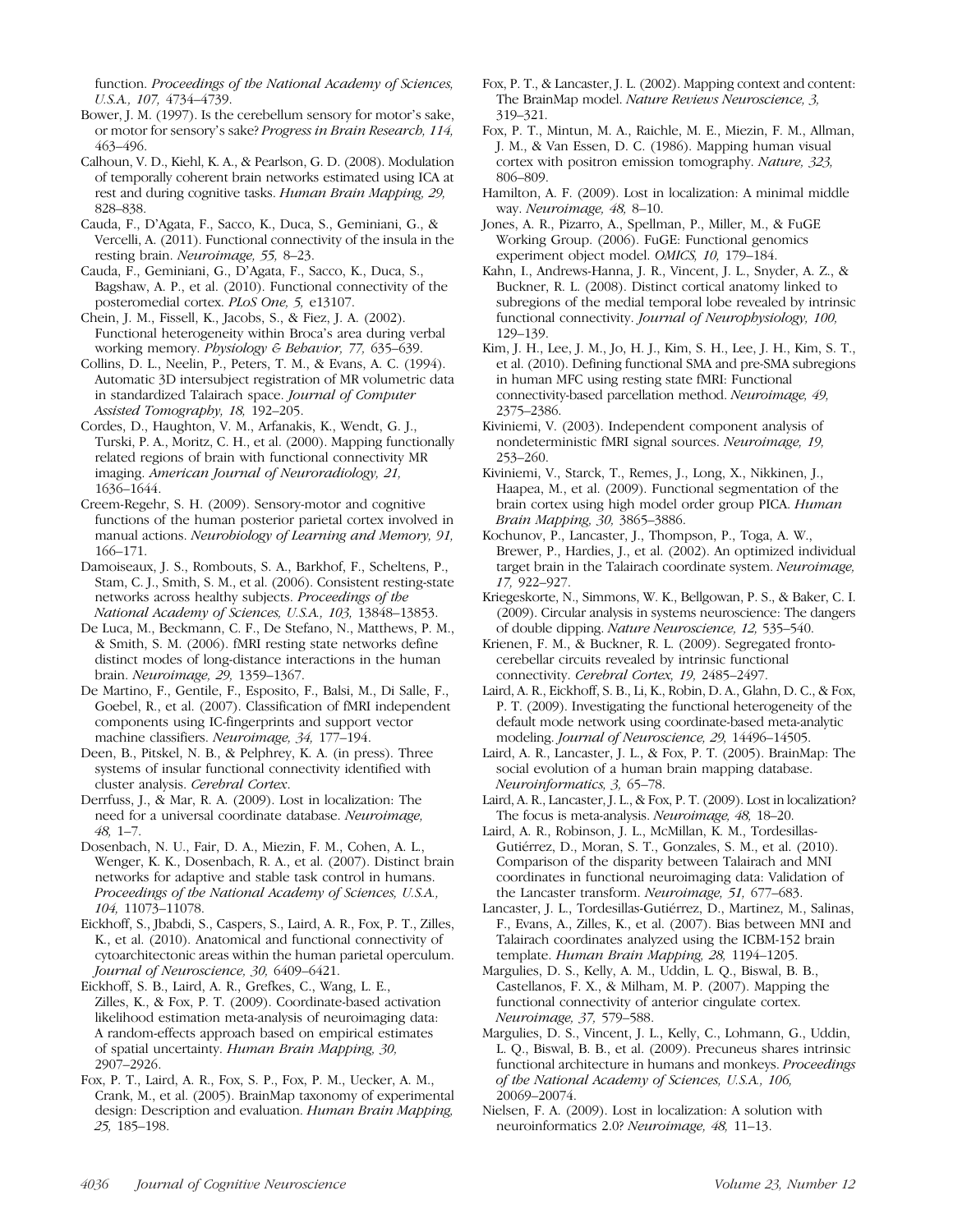Nielsen, F. A., & Hansen, L. K. (2002). Modeling of activation data in the BrainMap database: Detection of outliers. Human Brain Mapping, 15, 146–156.

O'Reilly, J. X., Beckmann, C. F., Tomassini, V., Ramnani, N., & Johansen-Berg, H. (2010). Distinct and overlapping functional zones in the cerebellum defined by resting state functional connectivity. Cerebral Cortex, 20, 953-965.

Poldrack, R. A. (2006). Can cognitive processes be inferred from neuroimaging data? Trends in Cognitive Sciences, 10, 59–63.

Price, C. J., & Friston, K. J. (2005). Functional ontologies for cognition: The systematic definition of structure and function. Cognitive Neuropsychology, 22, 262-275.

Robinson, J. L., Laird, A. R., Glahn, D. C., Lovallo, W. R., & Fox, P. T. (2010). Meta-analytic connectivity modeling: Delineating the functional connectivity of the human amygdala. *Human* Brain Mapping, 31, 173–184.

Robinson, S., Basso, G., Soldati, N., Sailer, U., Jovicich, J., Bruzzone, L., et al. (2009). A resting state network in the motor control circuit of the basal ganglia. BMC Neuroscience, 10, 137.

Roy, A. K., Shehzad, Z., Margulies, D. S., Kelly, A. M. C., Uddin, L. Q., Gotimer, K., et al. (2009). Functional connectivity of the human amygdala using resting state fMRI. Neuroimage, 45, 614–626.

Salimi-Khorshidi, G., Smith, S. M., Keltner, J. R., Wager, T. D., & Nichols, T. E. (2009). Meta-analysis of neuroimaging data: A comparison of image-based and coordinate-based pooling of studies. Neuroimage, 45, 810–823.

Scheperjans, F., Grefkes, C., Palomero-Gallagher, N., Schleicher, A., & Zilles, K. (2005). Subdivisions of human parietal area 5 revealed by quantitative receptor autoradiography: A parietal region between motor, somatosensory, and cingulate cortical areas. Neuroimage, 25, 975–992.

Seeley, W. W., Menon, V., Schatzberg, A. F., Keller, J., Glover, G. H., Kenna, H., et al. (2007). Dissociable intrinsic connectivity networks for salience processing and executive control. Journal of Neuroscience, 27, 2349–2356.

Smith, E. E., & Jonides, J. (1999). Storage and executive processes in the frontal lobes. Science, 283, 1657–1661.

Smith, S. M., Fox, P. T., Miller, K. L., Glahn, D. C., Fox, P. M., Mackay, C. E., et al. (2009). Correspondence of the brain's functional architecture during activation and rest.

Proceedings of the National Academy of Sciences, U.S.A., 106, 13040–13045.

Smith, S. M., Jenkinson, M., Woolrich, M. W., Beckmann, C. F., Behrens, T. E., Johansen-Berg, H., et al. (2004). Advances in functional and structural MR image analysis and implementation as FSL. Neuroimage, 23(Suppl. 1), S208–S219.

Sui, J., Adali, T., Pearlson, G. D., & Calhoun, V. D. (2009). An ICA-based method for the identification of optimal fMRI features and components using combined groupdiscriminative techniques. Neuroimage, 46, 73–86.

Talairach, J., & Tournoux, P. (1988). Co-planar stereotaxic atlas of the human brain: 3-Dimensional proportional system: An approach to cerebral imaging. Stuttgart: Georg Thieme.

Uddin, L. Q., Kelly, A. M., Biswal, B. B., Xavier Castellanos, F., & Milham, M. P. (2009). Functional connectivity of default mode network components: Correlation, anticorrelation, and causality. Human Brain Mapping, 30, 625–637.

van de Ven, V. G., Formisano, E., Prvulovic, D., Roeder, C. H., & Linden, D. E. (2004). Functional connectivity as revealed by spatial independent component analysis of fMRI measurements during rest. Human Brain Mapping, 22, 165–178.

van den Heuvel, M. P., Mandl, R. C., Kahn, R. S., & Hulshoff Pol, H. E. (2009). Functionally linked resting-state networks reflect the underlying structural connectivity architecture of the human brain. Human Brain Mapping, 30, 3127–3141.

Van Essen, D. C. (2009). Lost in localization-But found with foci?! Neuroimage, 48, 14–17.

Whetzel, P. L., Brinkman, R. R., Causton, H. C., Fan, L., Field, D., Fostel, J., et al. (2006). Development of FuGO: An ontology for functional genomic investigations. OMICS, 10, 199–204.

Woolrich, M. W., Jbabdi, S., Patenaude, B., Chappell, M., Makni, S., Behrens, T., et al. (2009). Bayesian analysis of neuroimaging data in FSL. Neuroimage, 45, S173–S186.

Xiong, J., Parsons, L. M., Gao, J. H., & Fox, P. T. (1999). Interregional connectivity to primary motor cortex revealed using MRI resting state images. Human Brain Mapping, 8, 151–156.

Zuo, X. N., Kelly, C., Adelstein, J. S., Klein, D. F., Castellanos, F. X., & Milham, M. P. (2010). Reliable intrinsic connectivity networks: Test-retest evaluation using ICA and dual regression approach. Neuroimage, 49, 2163–2177.